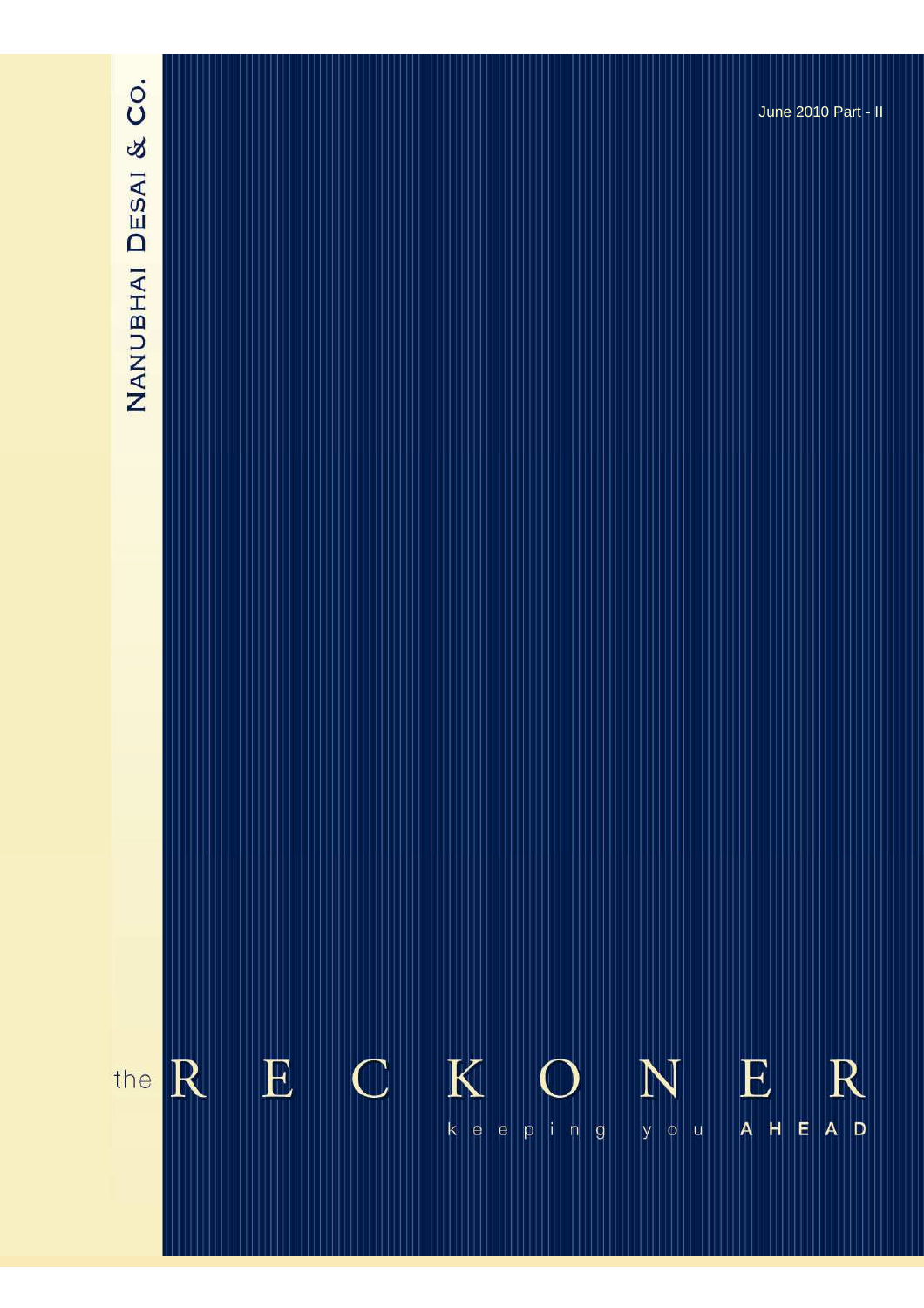# **Contents**

# **ACCOUNTS, AUDIT & INVESTMENT ................19**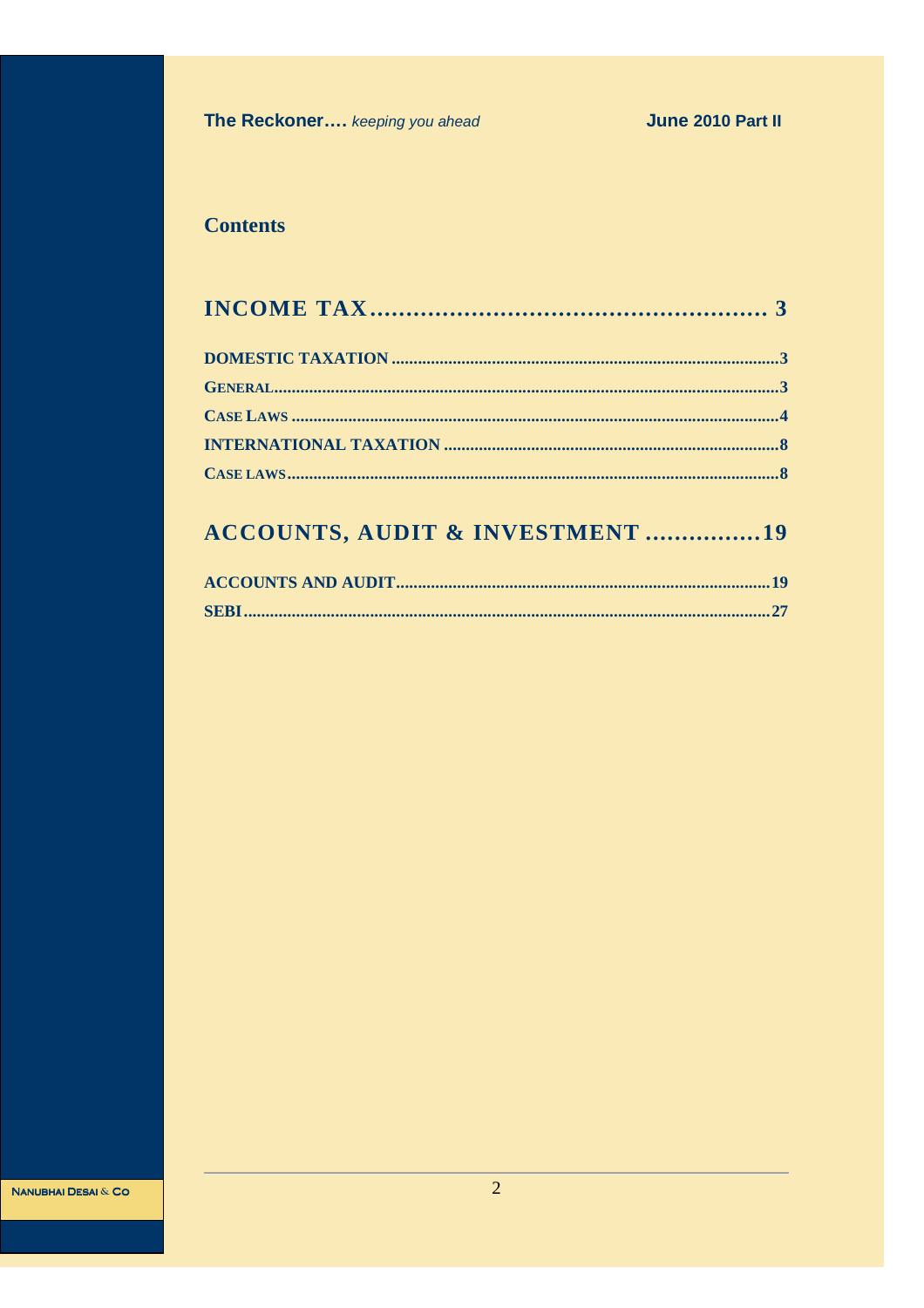# **INCOME TAX**

## **DOMESTIC TAXATION**

#### **GENERAL**

#### **Amendments to the TDS Rules**

The Central Board of Direct Taxes (CBDT), vide issuance of a notification, has amended the rules relating to provisions dealing with date and mode of payment of Tax Deducted at Source (TDS), issuance of TDS certificate and filing of 'statement of TDS' (TDS return). Forms for TDS certificate have been revised to include the receipt number of the TDS return filed by the deductor. As per the notification, the Tax-deduction Account Number (TAN) of the deductor, Permanent Account Number (PAN) of the deductee, and receipt number of TDS return filed by the deductor will form the unique identification for allowing tax credit claimed by the taxpayer in his income-tax return.

Government Authorities (Pay and Accounts Officer or Treasury Officer or Cheque Drawing and Disbursing Officer) responsible for crediting tax deducted at source to the credit of the Central Government by book-entry are now required to electronically file a monthly statement in a new Form No. 24G containing details of credit of TDS to the agency authorised by the Director General of Income-tax (Systems).

Due date for furnishing TDS return for the last quarter of the financial year shall now be 15th May (from earlier 15th June). The revised due dates for furnishing TDS return are as under:

| Date of ending of the quarter   Due Date |                                                 |
|------------------------------------------|-------------------------------------------------|
| of the financial year                    |                                                 |
| 30th June                                | 15th July of the financial year                 |
| 30th September                           | 15th October of the financial year              |
| 31st December                            | 15th January of the financial year              |
| 31st March                               | 15th May of the financial year immediately      |
|                                          | following the financial year in which deduction |
|                                          | is made                                         |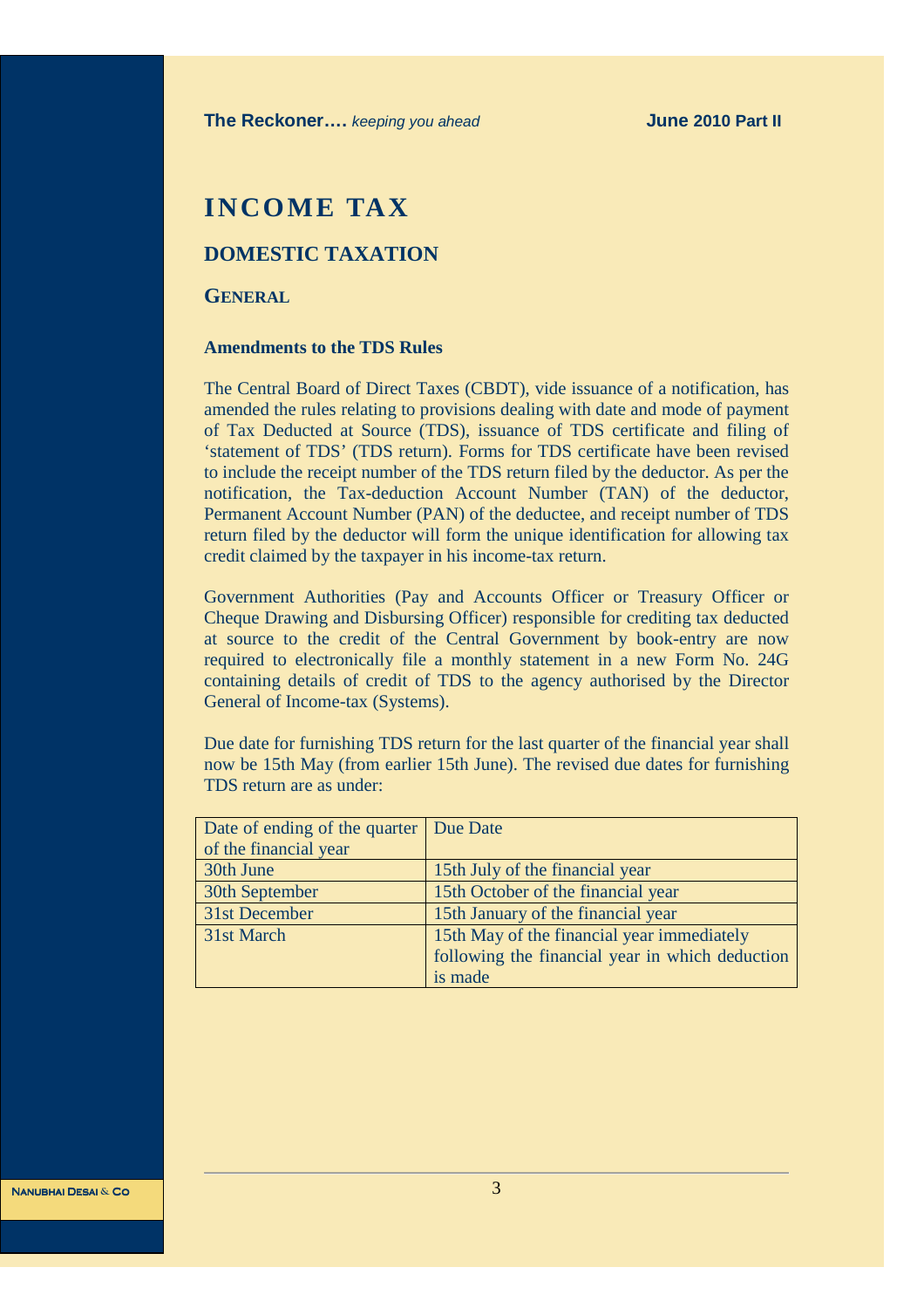Due date for furnishing TDS certificate to the employee or deductee or payee is revised as under:

| Category   | Periodicity of | Due date                                    |
|------------|----------------|---------------------------------------------|
|            | furnishing TDS |                                             |
|            | certificate    |                                             |
| Salary     | Annual         | By 31st day of May of the financial year    |
| (Form      |                | immediately following the financial year in |
| No.16      |                | which the income was paid and tax deducted. |
| Non-Salary | Quarterly      | Within fifteen days from the due date for   |
| (Form      |                | furnishing the statement of tax deducted at |
| No.16A)    |                | source under rule 31A                       |

#### **Tax exemption for gratuity**

The CBDT has notified that the maximum amount of gratuity entitled to exemption under sub-clause (iii) of clause (10) of section 10 of the Income Tax Act 1961, is Rs. 1,000,000. The notification will be applicable to employees who retire, or become incapacitated before retirement, or expire, or whose services are terminated, on or after the 24th May 2010.

## **CASE LAWS**

#### **Pirojsha Godrej Foundation vs. ADIT (ITAT Mumbai)**

#### **Returns processed under section 143(1) (a) cannot be reopened for reassessment under section 147 without justified "reasons to believe"**

Pirojsha Godrej Foundation ("the assessee") was a charitable trust and was duly granted registration by the Commissioner of Income Tax, under section 12 A of the Income Tax Act and was also notified, for the relevant period, under section 10(23C) (iv) of the Act. The income tax return filed on 29th October, 2001, was processed under section 143(1) (a). However, on 26th May, 2004, the assessee was served a notice under section 148 and income of the assessee was proposed to be reassessed. The notice was issued on the ground that as the assessee had not invested the sum of Rs. 1.02 crores in investments specified under section 11(5), the said sum of Rs. 1.02 crores was chargeable to tax. Aggrieved by the Assessing Officer's ("AO's") proposal for re-opening of the assessment, assessee preferred an appeal before the CIT (A) but CIT (A) confirmed the action of the AO.

Aggrieved by the order of CIT (A), the assessee filed an appeal before the Tribunal.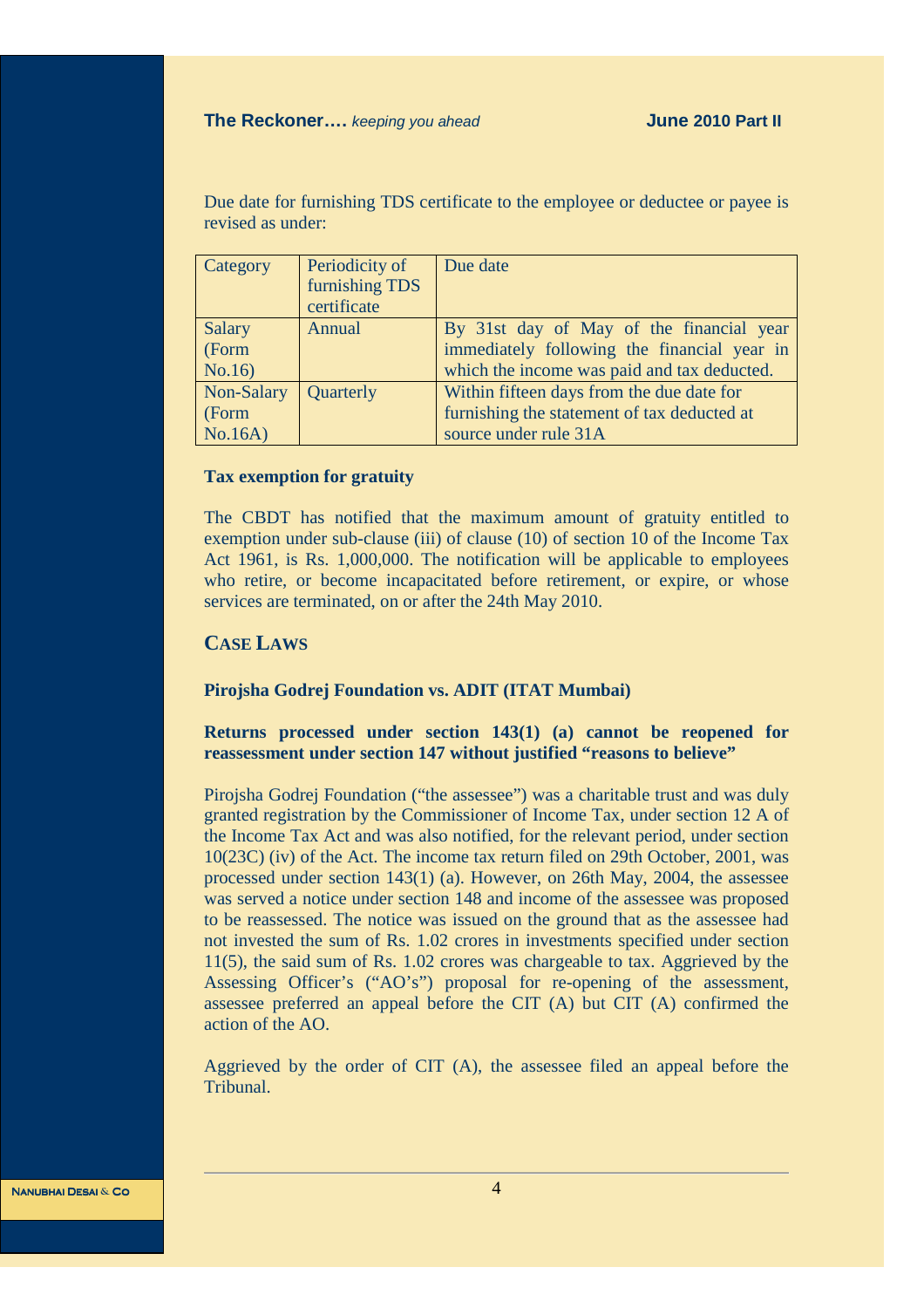#### **Decision of the Tribunal**

#### **The Tribunal has allowed the appeal. The Tribunal held that:**

- The reason that the violation of Section 11(5) read with section 13(1) (d) by the assessee led the amount of Rs. 1.02 crores to be included in the assessee's total income was contrary to the legal position. This did not result in the said amount being chargeable to tax in the hands of the assessee. The fact that the amount was not invested in the prescribed manner did not mean that it could be assessed as income.
- The reasons were required to be self explanatory and read as recorded by the assessing officer. No substitution, addition or deletion was permissible. No inference could be allowed to be drawn on the basis of reasons not recorded.
- The fact that only an intimation was passed under section  $143(1)$  (a) was irrelevant because it was important to inquire whether the AO had proper "reasons to believe" that income had escaped assessment. In the absence of proper "reasons", the reopening was invalid.

#### **Dr. Mansukh Kanjibhai Shah vs. ACIT (ITAT Ahmedabad)**

#### **Order under section 153A void if search warrant under section 132 was improper, assessee can retract admission of undisclosed income**

Initially, survey action under section 133A of the Act was carried out at the premises of a trust in which Dr. Mansukh Kanjibhai Shah ("the assessee") was the Managing Trustee, which led to detection of unaccounted bank accounts. The assessee admitted unaccounted income of Rs. 1.93 crores. Search under section 132 was conducted on 29.10.2004 and cash of Rs. 1.93 crores was found and seized. The search warrant was in the names of "K. M. Shah Charitable Trust, Mansukhbhai K. Shah" (the trust and the assessee). The assessee retracted the admission on 24.12.2004. An assessment order under section 153A was passed in which the said sum was assessed in the hands of the assessee. The assessee challenged the validity of the proceedings under section 153A of the Act on the ground that the warrant was not in his name and there was no search under section 132. Hence, he could not be assessed under section153A. The CIT (A) held that the assessment under section 153A was valid on the finding that a search under section 132 had been conducted in the name of the assessee.

#### **Decision of the Tribunal**

Aggrieved by the order of CIT (A), the assessee preferred an appeal before the Tribunal. The Tribunal allowed the appeal and held that: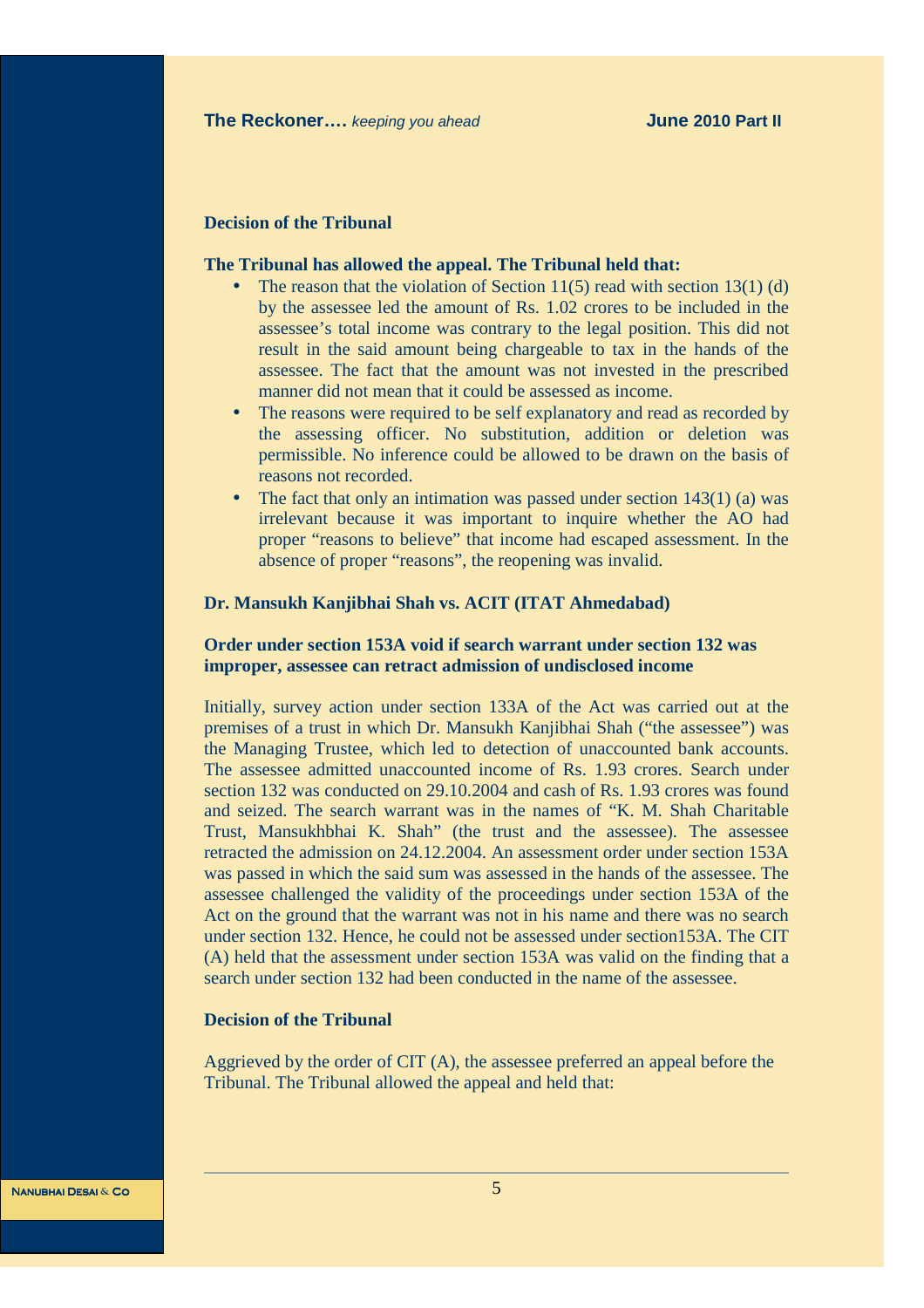- The AO, to assume jurisdiction under section 153A, was required to fulfill following conditions:
	- The warrant of authorization should have been issued in the name of the assessee,
	- It should have been served on the assessee and,
	- A search had to be conducted on the assessee.
- The warrant of authorization issued under section 132 could not be regarded as issued in the name of the assessee in his individual capacity as the same was issued in the name of "K. M. Shah Charitable Trust, Mansukhbhai K. Shah". The assessee's name had appeared in the warrant and panchnama as the Managing Trustee of the Trust and not in his individual capacity. The search could not be regarded as conducted against the assessee in his individual capacity. When a warrant was issued in joint names, an assessment in individual capacity/status was invalid. Consequently, the section 153A proceedings were invalid.
- The assessee admitted on oath that the amount deposited in the accounts of the Trust was his unexplained personal money; however this was not conclusive as it had been retracted. An assessee was entitled to show that the admission was not correct or true. No independent or corroborative evidence was found to show that the money deposited in the bank account of the Trust belonged to the assessee in his individual capacity.

#### **ACIT vs. GTL Ltd (ITAT Mumbai)**

#### **Retrospective amendment after passing order does not lead to "apparent mistake"**

GTL Ltd. ("the assessee") had filed a return of income for the A.Y 1998-99 declaring the total income at Rs.11,62,10,850/- under section115JA of the Act. The AO had completed the assessment by passing an order which was subsequently rectified and modified on three other occasions. The AO after passing the rectification orders, had noticed that the provision of doubtful debts of Rs.18,99,254/- was not added back to the profit & loss account while computing deduction under section 115JA of the Act. The AO had subsequently passed an order under section 154 of the Act adding back the provision for doubtful debts under section 115JA of the Act. The assessee had challenged the order before CIT(A) who allowed the same relying upon the decision of the Bombay High Court in the case of CIT vs. Echjay Forgins (P) Ltd. [251 ITR 15]. The revenue had preferred an appeal against the order of CIT(A) before the Tribunal. The Tribunal confirmed the order of the CIT (A).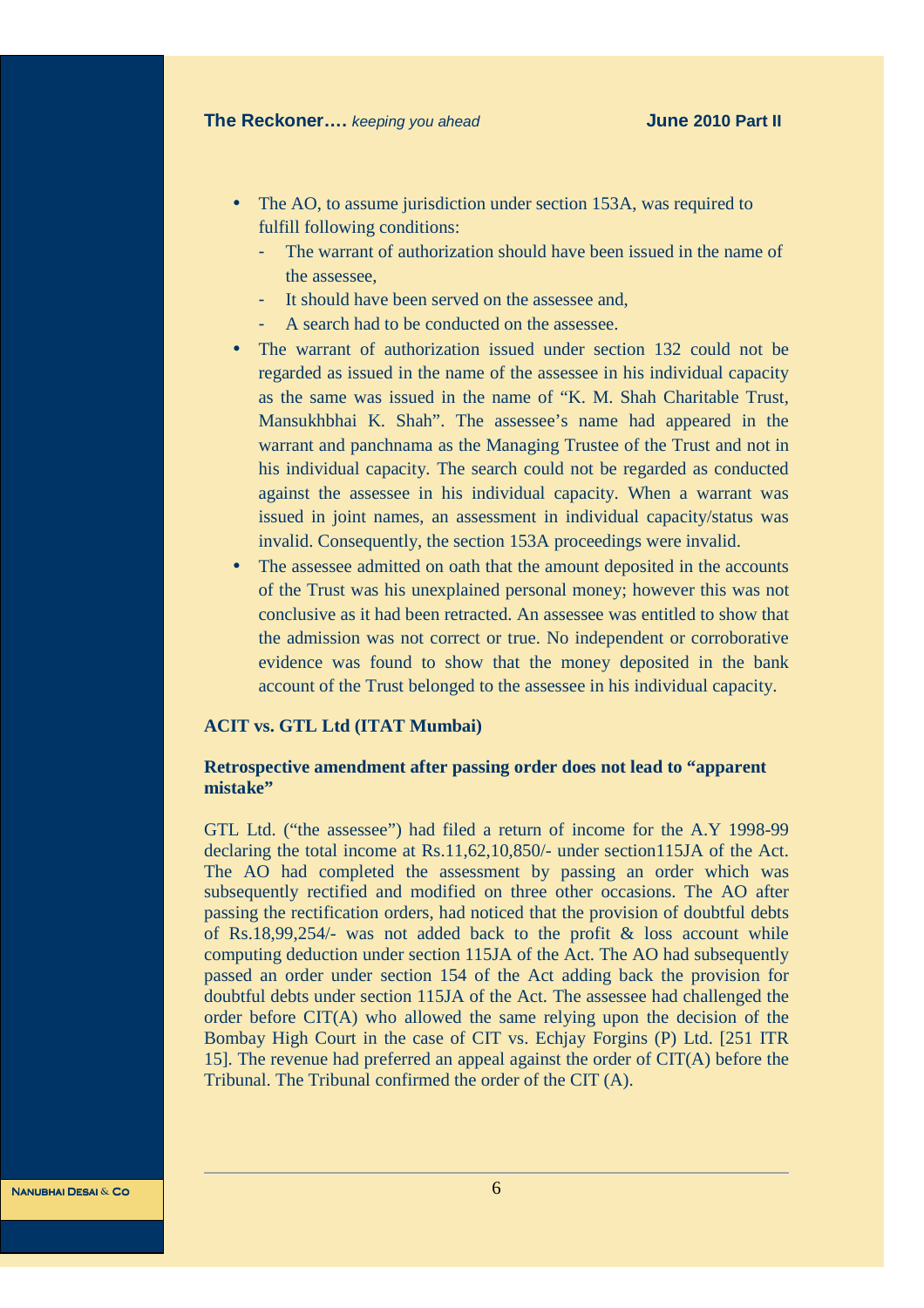Thereafter, by the Finance Act, 2009 clause (g) had been inserted in Explanation to Section 115JA(2) of the Act w.r.e.f. A.Y. 1998-99 and subsequent years inter alia providing that provisions for doubtful debts and advances were disallowable while calculating profit under section 115JA of the Act. The amendment received the assent of the President on 19.8.2009, after the order of the Tribunal was passed.

The revenue had relied on the decision of the Karnataka High Court reported in 239 ITR 282 in support of its contention that an order which was not in accordance with the retrospective law could be rectified under section 154 of the Act. The Revenue preferred a miscellaneous application before the Tribunal contending that in view of the said retrospective amendment, there was a "mistake apparent from the record". While the assessee submitted that the revenue had not been able to point out the mistake apparent from record of the order on the date when it was passed.

#### **Decision of the Tribunal**

The Tribunal dismissed the Miscellaneous Application. The Tribunal agreed with the assessee that there was no mistake apparent from record in the order of the Tribunal. The Tribunal relied on the decision of Bombay High Court in Sudhir Mehta 265 ITR 548, where an order of the Tribunal was passed as per the prevailing law. The Bombay High Court in that case held that the proceedings got concluded before the Tribunal under the then existing law and, therefore, there was no mistake apparent from record in the order of the Tribunal.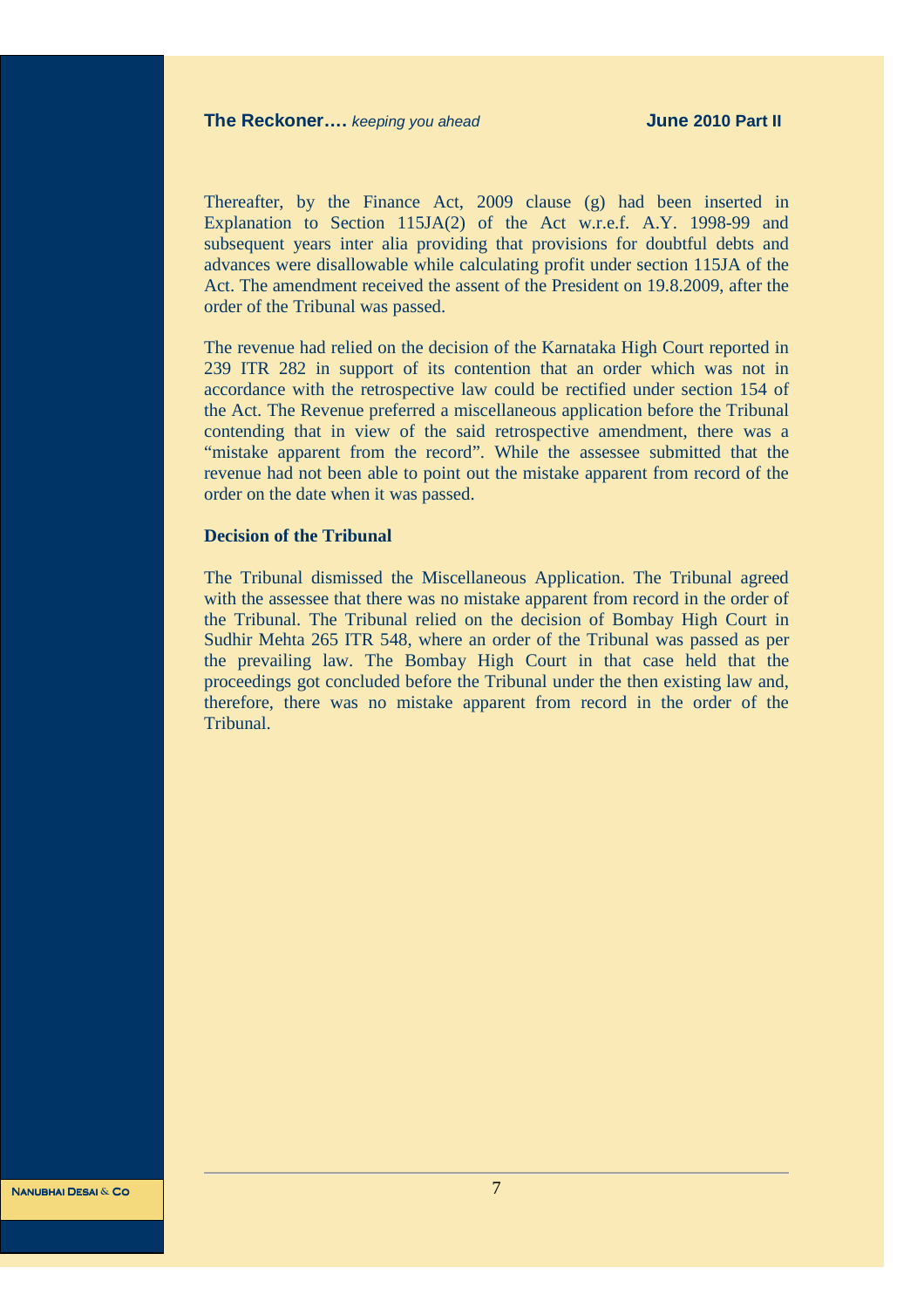#### **INTERNATIONAL TAXATION**

**CASE LAWS**

**Hindalco Industries Limited vs. DCIT (ITAT Mumbai)** 

**Despite TDS u/s 195, payer is liable as "agent" u/s 163. However, if payee is assessed, payer cannot be assessed as "representative assessee".** 

#### **Facts of the case:**

Alcam Aluminium Limited ("Alcan") was a company incorporated under the laws of Canada. After taking necessary approval from the Reserve Bank of India from time to time, Alcan had acquired 3,88,44,324 shares in Indian Aluminium Company Limited ("Indal") over a period of time. Alcan sold its entire holdings in Indal to Hindalco Industries Limited ("Hindalco"). It was prima facie evident that Alcan would be liable to pay tax in respect of gains made from sale of shares in Indal, since it would be governed by the provisions of section 45 read with section 48 of the Income Tax Act, 1961 ('the Act'). Under the provisions of section195 of the Act, any person responsible for paying to a non-resident any sum chargeable to tax under the Act, had an obligation to deduct income tax at the time of making payment at the rates in force. Under section 197(1) of the Act, the recipient of the payment could make an application to the AO for issue of a certificate regarding no deduction of tax or deduction of tax at a lower rate by the person making payment. Having regard to these provisions, Alcan filed an application under section 197(1) for issue of a TDS certificate on the basis that the capital gain was Rs. 317.71 crores and tax at the rate of 10% would be chargeable. The Assessing Officer ('AO') issued a certificate directing Hindalco to withhold Rs. 40 crores on a provisional basis subject to regular assessment. Hindalco complied with the same. During the pendency of the assessment proceedings against Hindalco, the AO issued an order under section 163 treating Hindalco as an agent of Alcan in respect of the capital gains. Thereafter, on 15.3.2004, the AO passed an order assessing the capital gains in the hands of Hindalco as an agent of Alcan in which, the rate of tax was taken at 20%. On 16.3.2004, an assessment order was passed in the case of Alcan itself, assessing the capital gains in its hands at the rate of 20%.

Against the order dated 20.2.2004, treating Hindalco as an agent of Alcan under section 163(1) of the Act, Hindalco filed an appeal before learned CIT(A), who, by order dated 21.2.2005, dismissed the said appeal. Against this order, Hindalco had filed appeal before the Tribunal. Against the order of the AO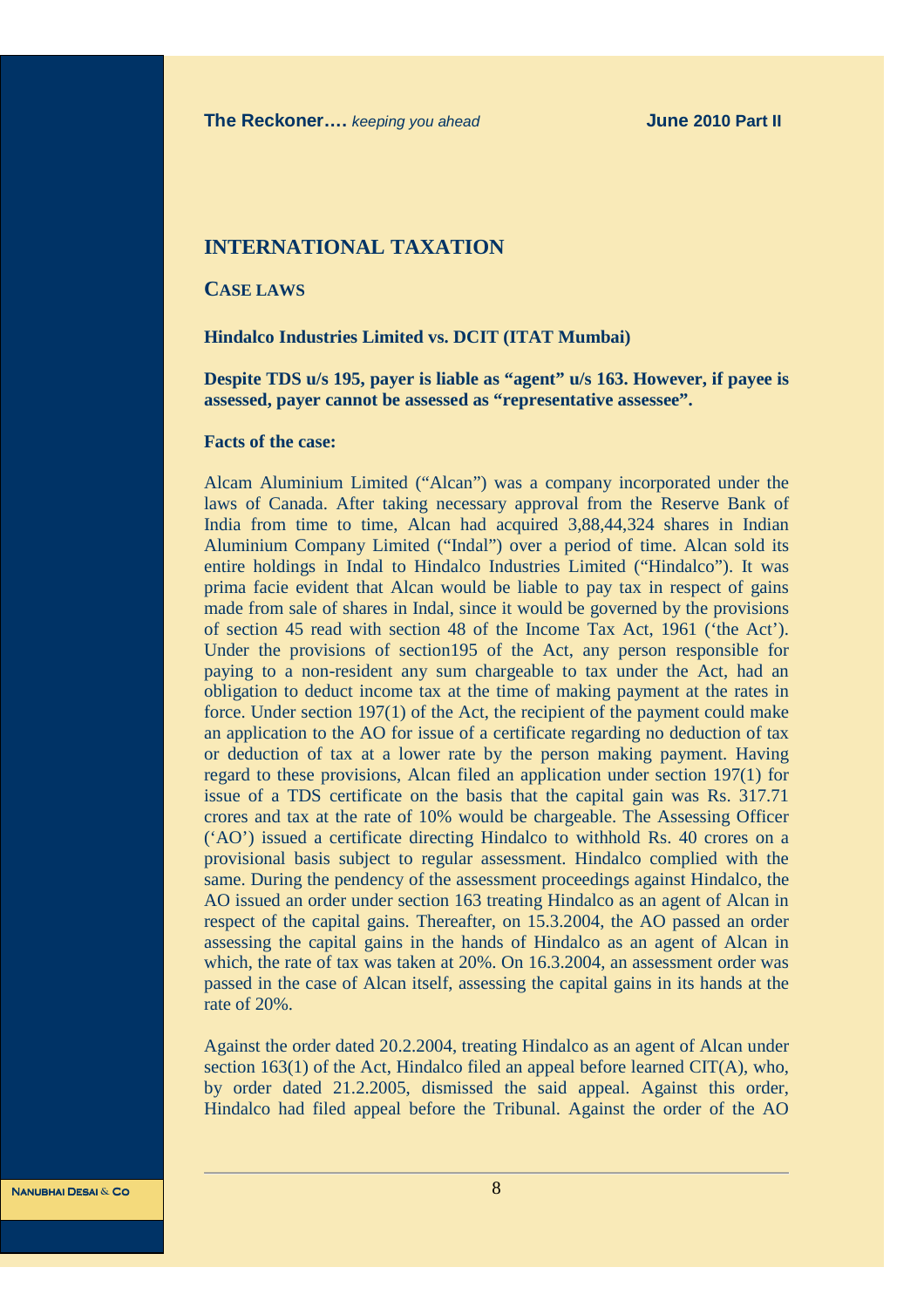assessing capital gain in the hands of Hindalco as an agent of Alcan, Hindalco filed an appeal before learned CIT(A) who by order dated 31.3.2005 confirmed the assessment but deleted the levy of interest u/s. 234B of the Act. Against the said order of learned CIT (A), Hindalco and the revenue, both had filed appeal before the Tribunal.

#### **Contentions of Hindalco Industries Limited:**

The contentions were as follows:

- Hindalco stated that it could not be treated as an agent and representative assessee of Alcan under section 163 of the Act as the conditions contemplated under section 163 were not satisfied.
- It further stated that it had duly deducted tax at source as contemplated under section 195 of the Act and in such cases; it could not be again treated as an agent and representative assessee of Alcan.
- The order treating Hindalco as an agent of Alcan had been passed on 20.2.2004 i.e. after a period of two years and ten months from the end of the previous year in which Hindalco made payment to Alcan.

#### **Contentions of the revenue:**

The AO, by order dated 20.2.2004, treated Hindalco as an agent of Alcan for the following reasons:-

- Section 163(1) deals with 'Representative assessee-Special cases'. The relevant provisions of section 163(1) are given as under :- *"For the purposes of this Act, 'agent' in relation to a nonresident includes any person in India*
	- *i) Who is employed by or on behalf of the non-resident; or*
	- *ii) Who has any business connection with the nonresident; or*
	- *iii) From or through whom the non-resident is in receipt of any income, whether directly or indirectly; or*
	- *iv) Who is the trustee of the non-resident; and includes also any other person who, whether a resident or nonresident, has acquired by means of a transfer, a capital asset in India………"*
- For the relevant A.Ys. i.e. 2001-02, the following facts were well established;
	- Hindalco had business connection with the non-resident i.e. Alcan
	- Alcan was in receipt of income directly from Hindalco, and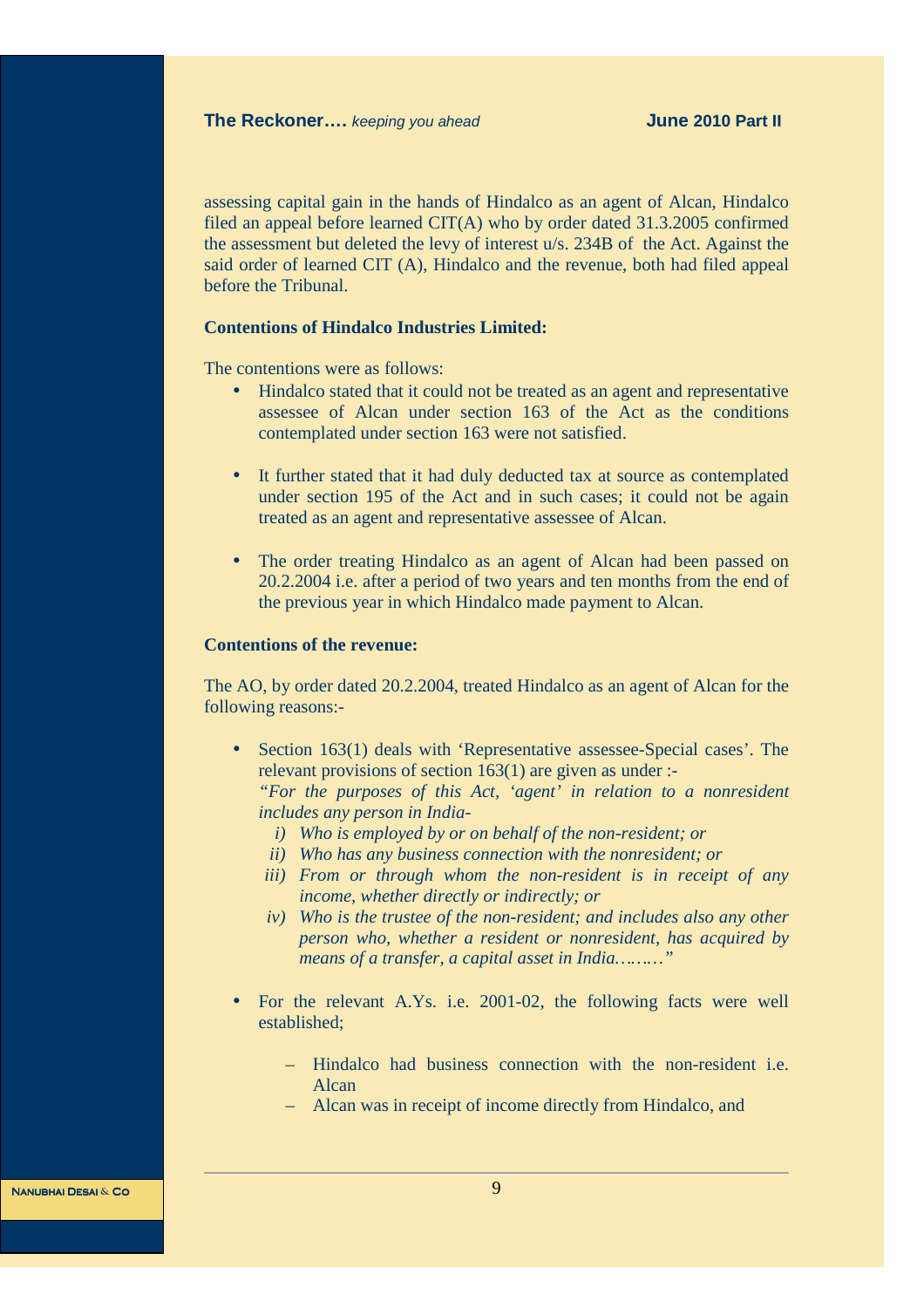- Hindalco had acquired a capital asset in India by means of transfer from Alcan.
- Section 160(1)(i) clearly states that *'for the purpose of this Act, 'representative assessee' means :* 
	- *i) in respect of the income of a non-resident specified in subsection(1) of section 9, the agent of the non-resident, including a person who is treated as an agent under section 163.*
- Further, section 149(3), which prescribes the time limit for notice to be issued under section 148 for re-opening an assessment, stipulates the following :-

*"If the person on whom a notice under section 148 is to be served is a person treated as the agent of a non-resident under section 163 and the assessment, or re-computation to be made in pursuance of the notice is to be made on him as the agent of such non-resident, the notice shall not be issued after the expiry of a period of two years from the end of the relevant assessment year."* 

In the present case, the relevant A.Y. was 2001-02, and thus notice under section 148 could be issued in the case of Hindalco for A.Y.2001- 02 till 31.3.2004. This time limit had not expired.

On the basis of the above, Hindalco was held to be a representative assessee in relation to Alcan as it fulfilled the conditions laid down in section 163(1)(b) and section 163(1)(c) and further it had acquired from Alcan, a non-resident, capital asset in India by way of transfer of shares during A.Y. 2001-02.

#### **Contentions of CIT (A):**

- The CIT (A) stated that section 163 did not provide for a bar on taking action against a person where the conditions prescribed in the section were satisfied, merely for the reason that the non-resident had filed the return of income independently. The courts had held that there was no bar on the simultaneous assessment of the principal and agent.
- The CIT (A) further stated that Hindalco had obtained a certificate for deduction of tax at source under section 197, but that will not invalidate action taken by the AO under section 163. The proceedings under section 195 / 197 for deduction of tax at source and proceedings under section 163 were two separate proceedings. Thus the CIT (A) concluded that proceedings could be taken against the agent as representative assessee both for assessment as well as for recovery.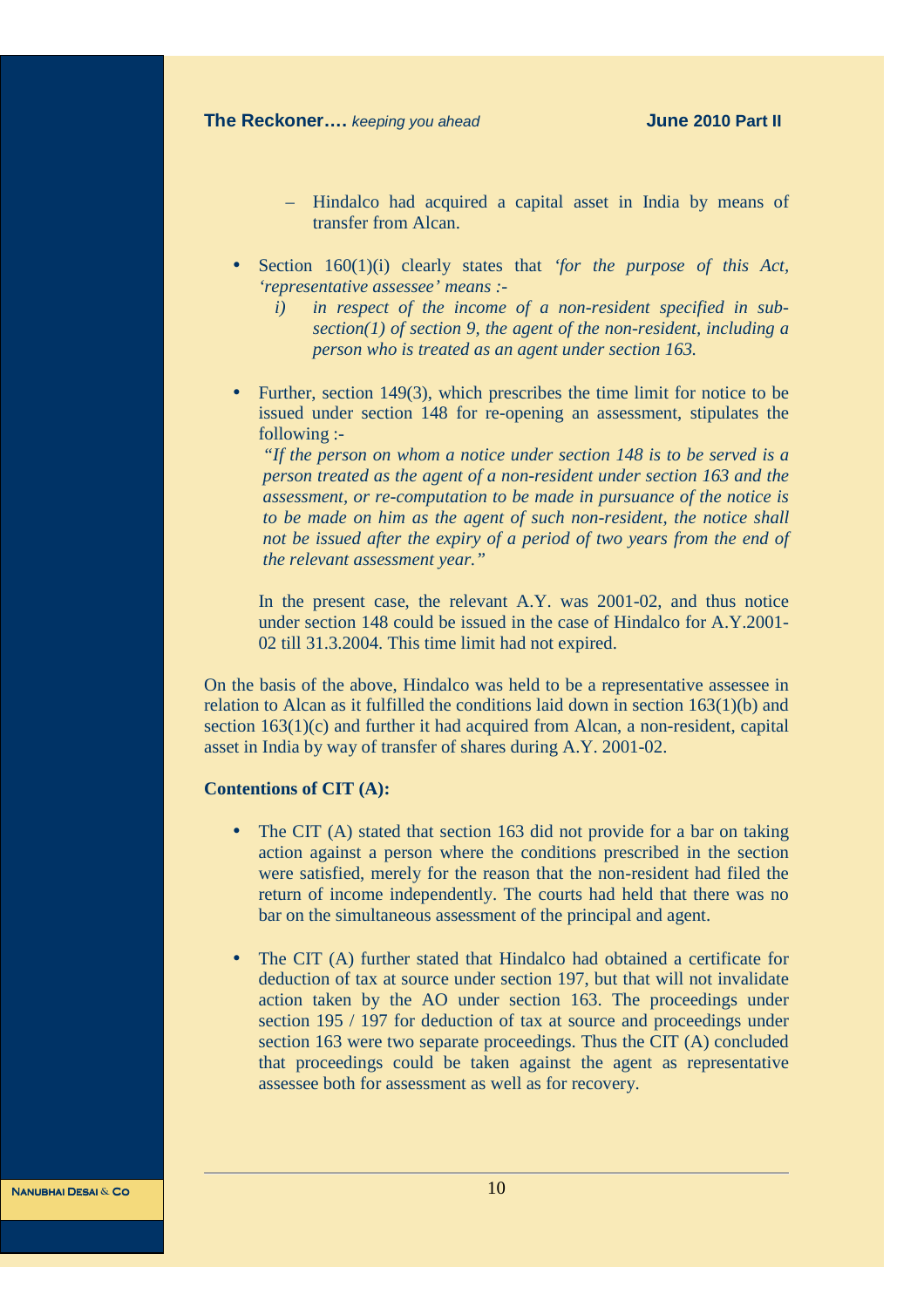#### **Analysis by the Tribunal:**

The Tribunal dealt with the decision of the Kerala High Court decision in the case of Fertilizers & Chemicals (Travancore) Ltd., where the non-resident was having several representative assessees in respect of several heads of income and in this context, the High Court observed that there could be more than one assessment in respect of the income accrued or arisen to a non-resident provided, there were more than one representative assessees. The High Court meant that if some other income had been assessed in the case of the nonresident, the AO had jurisdiction to frame assessment on the agent of the nonresident in respect of some income that arose to the non-resident through the agent. This decision of the Kerala High Court was held not to be interpreted to mean that the same income could be assessed simultaneously in the hands of the non-resident and in the hands of the agent. The Tribunal held that such double taxation would go against the cardinal principles for levying tax on income. The Tribunal further held that when once assessment in the case of principal becomes final, the assessment of the same income in the hands of the agent could not be made.

#### **Decision by the Tribunal:**

- The Tribunal held that the income having been brought to a charge of tax in the hands of the principal could not be once again assessed in the case of a representative assessee. Therefore, the assessment of capital gains of Alcan in the hands of the Hindalco as agent of Alcan could not be sustained. The assessment order was, therefore, annulled.
- The Tribunal further stated that the only issue raised by the department pertained to deletion by the learned CIT (A) of the interest charged under section 234B. Since the relevant orders had already been quashed by the Tribunal while deciding the assessee's appeal, the departmental appeal was rendered infructuous and was liable to be dismissed on that ground.
- The appeal by Hindalco arising out of proceedings by the AO under section 250 of the Act, pursuant to the order of the CIT (A) dismissing appeal against order passed under section 147 read with section 163 of the Act, was dismissed. This was done on the basis that the assessment on Hindalco as agent of Alcan was held to be invalid and thus the appeal was rendered infructuous.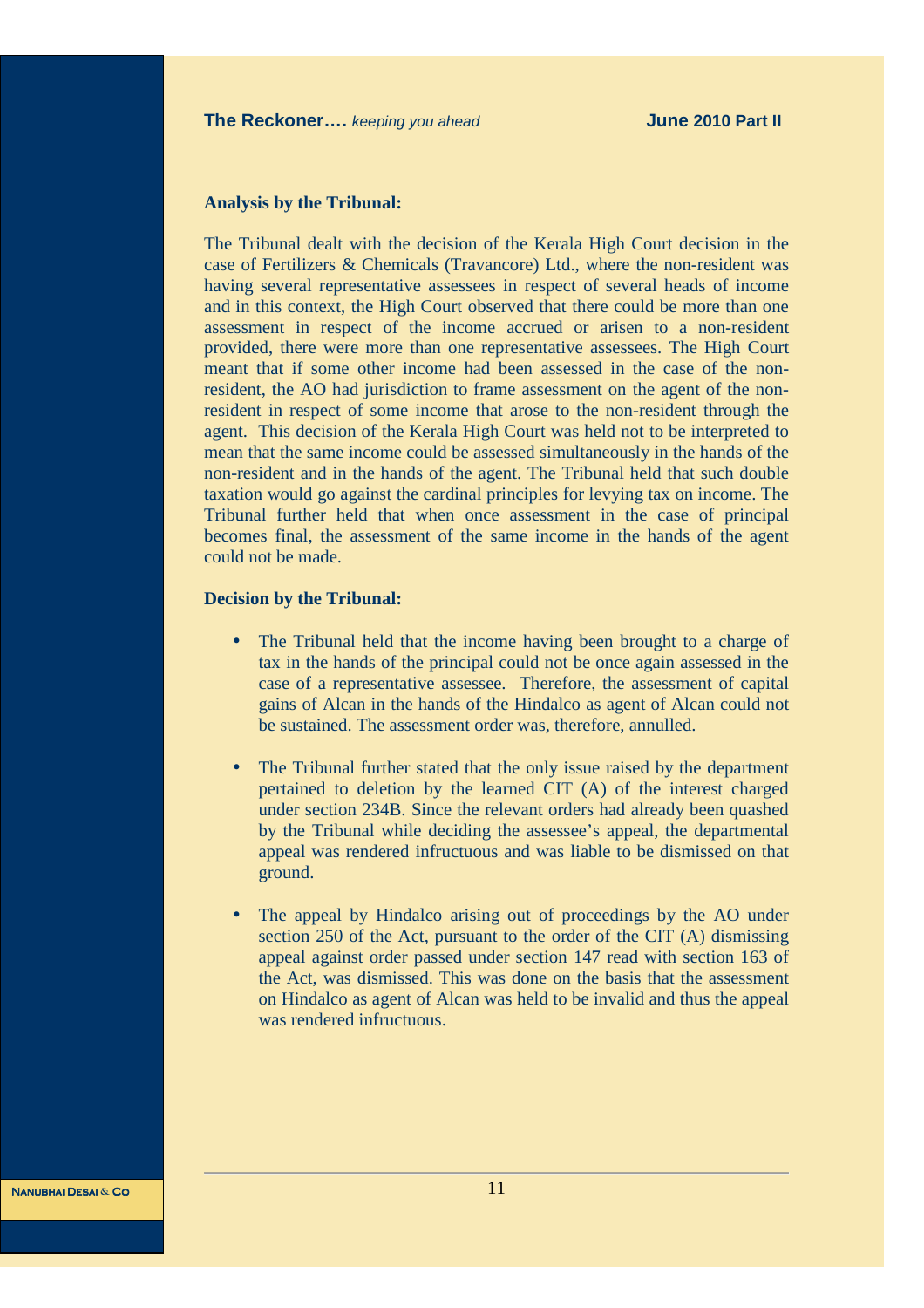#### **Airlines Rotables Limited vs. JDIT (ITAT Mumbai)**

**No PE under India-UK DTAA, if conditions for a PE to come into existence are not fulfilled.** 

#### **Facts of the case:**

Airlines Rotables Limited ("the assessee"), a UK company, entered into an agreement with Jet Airways Limited ("JAL") under which, it agreed to provide JAL with two segments of services, first, to carry out repairs and overhauling of aircraft components outside India and, second, to provide spares and components in the period the components were being repaired. To ensure that the spares and replacement components were readily available, the assessee maintained a stock of the components at the operating base of JAL in India. Though the stock was under the direct control of the assessee, it was in the possession of JAL as a bailee. The AO took the view that as the stock was kept in India with JAL, JAL constituted an "agent" and a "permanent establishment"(PE) in India under Article 5(4) (b) of the India-UK DTAA and that, 10% of the receipts was liable to tax in India. This was upheld by the CIT (A).

#### **Contentions of the assessee:**

The relevant material facts were explained by the assessee. It was contended that with a view to ensure adequate availability of necessary rotables, the assessee company maintained stock of replacement rotables at operational bases of JAL in India, as also at the assessee company's main depot in the UK. As regards the stock maintained at the UK, such stock was under direct control of the assessee company. However, since the assessee company did not have any storage or support facilities in India, the stock in India was in the possession of JAL itself as a bailee. The assessee handed over the consignment stock to JAL and it was kept in the warehouse located at the operating base. The stock remained property of the assessee company at all times and JAL was forbidden from loaning, pledging, selling, exchanging or encumbering any items from the stock – except as permitted under the agreement itself. Whenever need arose i.e. a component was sent for repairs or overhauling, JAL had a right to use replacement components from the said stock. Maintenance of this consignment stock in India was at the root of the dispute. However, the assessee contended that it did not have any PE in India and its business profits were not taxable in India. The assessee further contended that the AO should be directed to compute the total income of the assessee by applying the actual profit rates.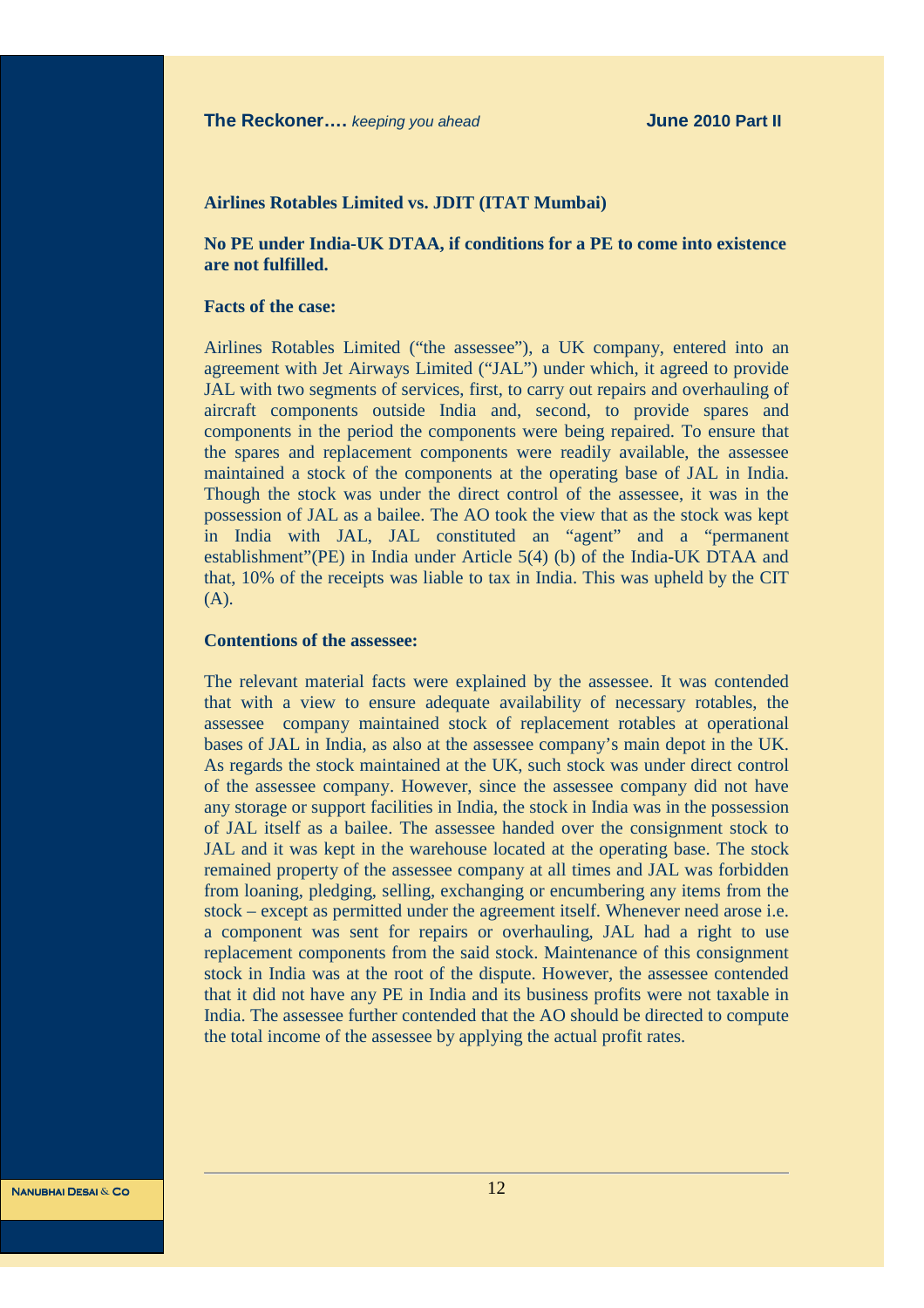#### **Contentions of the revenue:**

- The AO relied upon Article 5(4) (b) of the DTAA which provided that *"A person acting in a Contracting State for or on behalf of an enterprise of the other Contracting State other than an agent of an independent status in whom paragraph (5) of this Article applies shall be deemed, to be a permanent establishment of that enterprise in the first-mentioned State if……he habitually maintains in the first-mentioned Contracting State a stock of goods of merchandise from which he regularly delivers goods or merchandise for or on behalf of the enterprise"*.
- The AO also noted that it was not necessary that the person who managed and controlled the stock should be an employee of the foreign enterprise. In his view, the emphasis was on the fixed place of business, and given that the assessee's stocks were permanently kept at fixed places in India, with clear identification of each of stock item, the assessee had a fixed place of business in India.
- The AO, thus, concluded that the assessee had a PE in India under Article 5 of the India-UK DTAA, and that, accordingly, the receipts would be taxable in India as business receipts. The AO estimated 10% of gross receipts as the assessee's profits liable to be taxed in India.

#### **CIT (A) held that:**

- The assessee had a fixed place of business within meanings of Article 5 (1) and Article 5 (4) of the India-UK DTAA, since the assessee was having a fixed place of business in which goods were kept as stock for sale. The CIT (A) also observed that the issue of sale had to be understood in its widest meaning in relation to business transactions and added that the assessee company was engaged in the business of providing repairs to the faulty components of Boeing 737 of JAL.
- The CIT (A), further observed that:

Faulty components were collected by the assessee company and after repairing they were sent to India. Stock of such goods and repaired parts / rotables was maintained in India from which delivery was to be made to JAL as and when needed. Thus, so far as the assessee was concerned, delivery of such repaired part amounted to sales, since income was arising out of such delivery of goods and the repaired part. Thus, benefit of clause (a) and clause (b) of Article 5 (3) was not available to the assessee.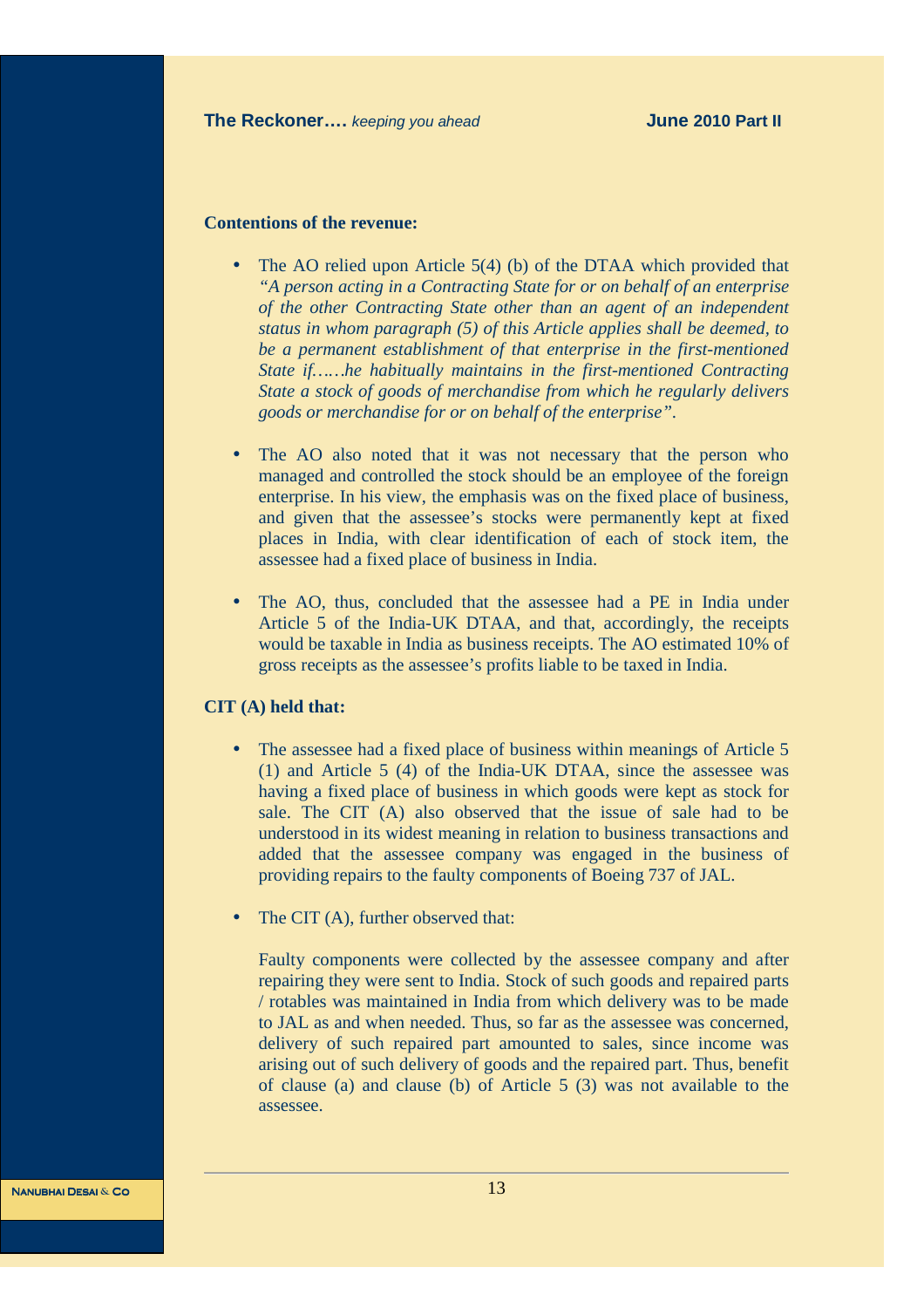The CIT (A), thus, upheld the action of the AO in holding that the assessee had a PE in India. The CIT (A) also upheld taxability @ 10% of gross revenues earned from Indian operations by the assessee company. The assessee was aggrieved and was in further appeal before the Tribunal.

#### **Observations by the Tribunal:**

The Tribunal observed that:

- In order for a PE to come into existence under Article 5(1) ("the basic rule"), three criteria had to be satisfied viz:
	- 1) the physical criterion (existence of physical location)
	- 2) subjective criterion (right to use that place) and
	- 3) functional criterion (carrying on business through that place).

It was only when the three conditions were satisfied that a PE came into existence. The onus was on the revenue to show that the assessee had a PE.

- Though the stock was stored at specific locations in India, such locations were not at the disposal of the assessee and the assessee could not carry out its business from that place. There was, consequently, no PE under Article 5(1). Even if there was a PE, the consideration relatable to the repairs done outside India was not taxable, as it was not "attributable" to the PE. The existence of a PE did not justify taxation of all profits, as the force of attraction principle could not be inferred in the given case. As regard to the consideration for the right to use the components, the business element thereof was over when the component was handed over to the airline. There was no "carrying on of business" from that location. Consequently, there was no PE under article 5(1);
- The argument of the revenue that there was a "Dependent Agent PE" under Article 5(4) (b) was also not correct. The rationale of a Dependent Agent PE was that the foreign enterprise carried on business through a dependent agent, who was integrated into the principal's business to a substantial extent. However, on facts, as JAL was neither the dependent agent of the assessee and nor was the assessee carrying on business through JAL, there was no PE under Article 5(4) (b);
- When a PE existed, even such a consideration, which may otherwise be taxable in the source country under Article 13, was taxable on net basis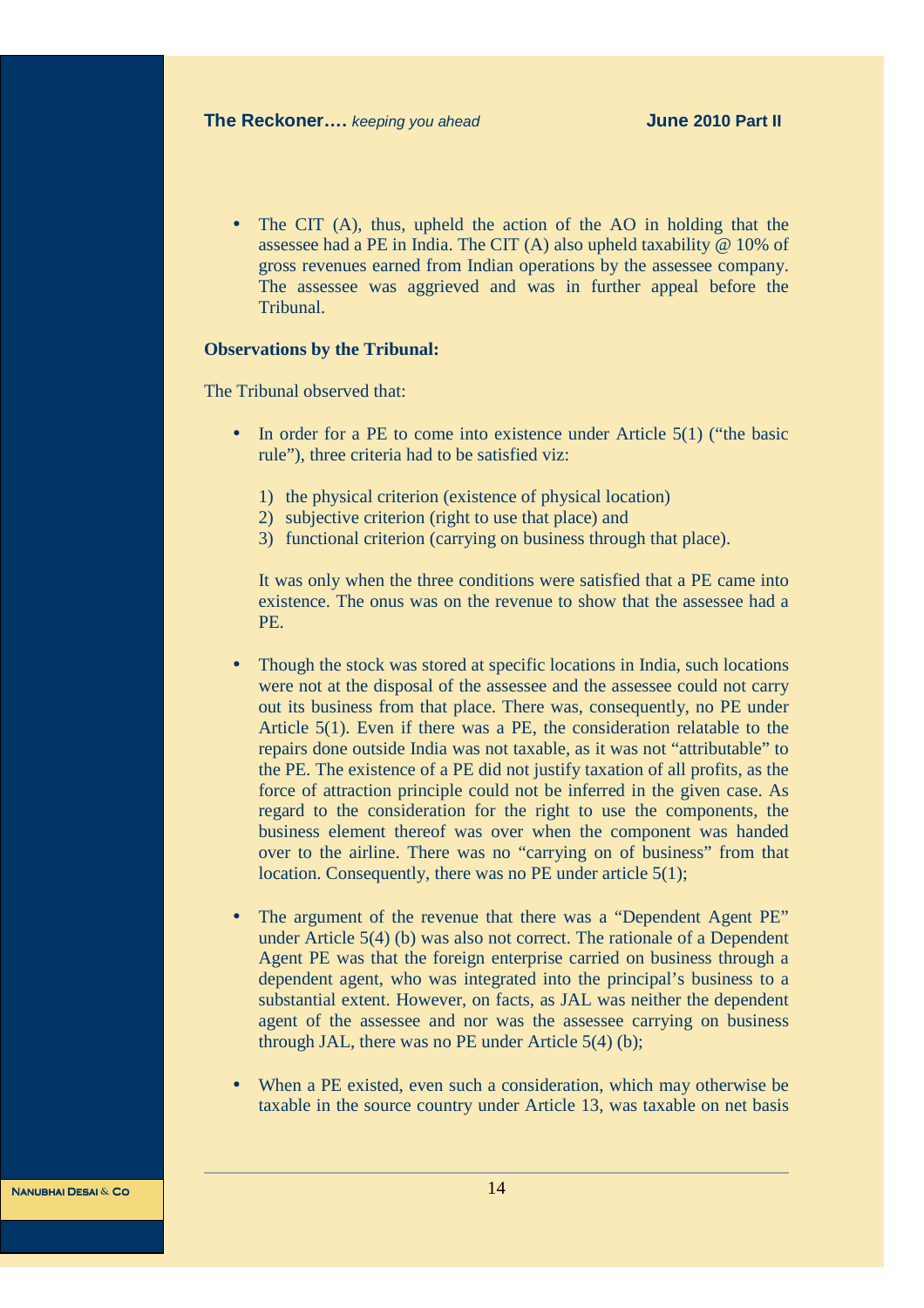under Article 7. Therefore, merely because an amount was not taxable under Article 7 in the source country, it did not mean that the item would not be taxable under any other article in the source country concerned. As evident from a plain reading of the consideration clause in the agreement between the parties, consideration for use of replacement components was distinct and separate and the same could be segregated from the overall receipts. In this view of the matter, non taxability under Article 7 would still mean that application of Article 13 was to be considered and adjudicated upon.

#### **Decision by the Tribunal:**

The orders of the authorities on the issue of existence of the PE and for quantification of taxable income were dismissed. As the authorities had not examined whether the consideration for use of the replacement components was "for the use of industrial, commercial or scientific equipment" and taxable as "royalty" under Article 13(3) (b), the matter was remitted to the file of the CIT (A) for adjudication on the question of taxability.

#### **Cartier Shipping Co. Ltd. vs. DDIT (ITAT Mumbai)**

**Despite cessation of PE, gains on transfer of PE asset are taxable under the Income Tax Act, 1961 and India-Mauritius DTAA.** 

#### **Facts of the case:**

Cartier Shipping Co. Ltd. ("the assessee") was a company registered under the laws of Cyprus which was later registered as a foreign company in Mauritius. Based on this registration in Mauritius, the assessee was issued a tax residency certificate by the Commissioner of Income Tax, Mauritius. On the strength of this certificate, the assessee claimed protection of India-Mauritius DTAA which was duly granted to him by the Assessing Officer ("AO").

The assessee owned a jack-up rig used for drilling of mineral oil. The rig was given on charter basis to Amer Ship Management Limited ("ASML"), an Indian company, which in turn leased it to Oil and Natural Gas Corporation ("ONGC"), for operations in Indian territorial waters. The chronology of events was as under:

- On 24.4.1997: the assessee entered into an agreement with Foramer SA, France, to sell the jack-up rig.
- On 15.9.1997: the surveyors boarded the rig and coordinated its move from Bombay High to the hand-over location outside India.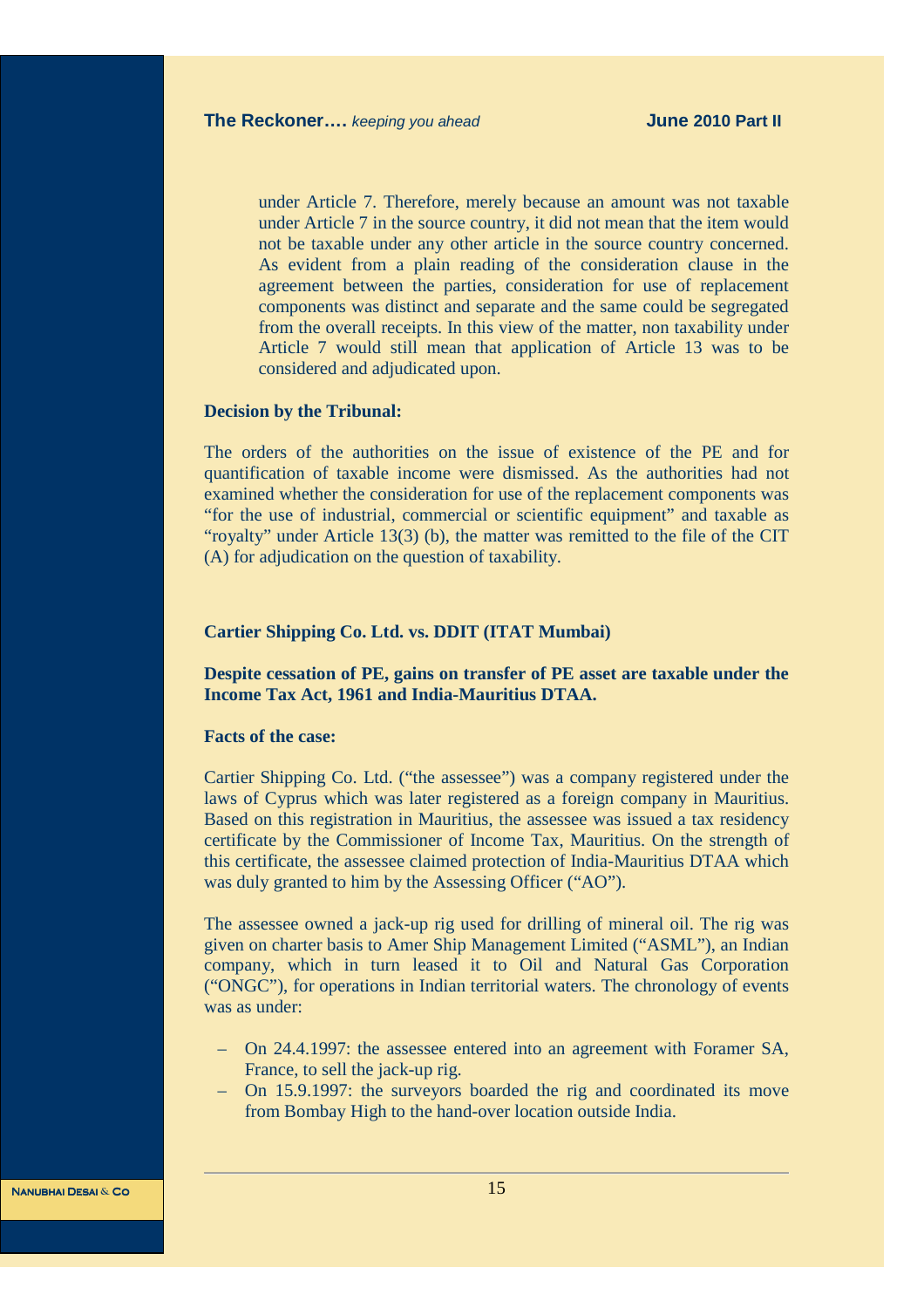- On 19.9.1997: the assessee issued a bill of sale in favor of the purchaser.
- On 30.9.1997: the assessee obtained a port-clearance certificate and started moving the rig.
- On 3.10.1997: the charter agreement was terminated.
- On 6.10.1997: the rig was handed over outside India to the buyer .

The assessee informed the AO of the termination of the charter and that it had discontinued business operations in India and moved the rig outside territorial waters, though it did not mention the fact of sale of the rig. The AO re-opened the assessment under section 147 and took the view that as depreciation had been allowed on the rig, the difference between the sale consideration and WDV (Rs. 102 crores) was a short-term capital gain. This was confirmed by the CIT (A). In appeal to the Tribunal, the assessee argued that since sale of the rig had taken place on 6.10.1997 outside India, it had no tax implications in India and that the re-opening was invalid.

Two main issues that required adjudication were:

- Whether or not, the CIT (A) was justified in upholding validity of reassessment proceedings; and
- Whether or not, the CIT (A) was justified in upholding the addition of Rs. 111.16 crores on account of short term capital gain, on sale of rig.

#### **Contentions of the assessee:**

The assessee contended that it had informed the tax authorities about the cessation of business in India with effect from 3rd October 1997, and since the assessee had wound up its business in India, it was of no concern to the tax authorities as to what did the assessee do with its assets. The assessee further contended that since it did not have any obligation to inform the Indian tax authorities about the disposal of its assets, this omission could not be construed as a lapse on the part of the assessee which was a sine qua non for initiating the reassessment proceedings after the end of four years from the end of the relevant assessment year. Thus, according to the assessee, there was no failure on its part, and as such the reassessment proceedings could not have been initiated in the present case. It was emphasized that the sale had taken place outside Indian territorial waters and it had no tax implications in India.

#### **Contentions of the revenue:**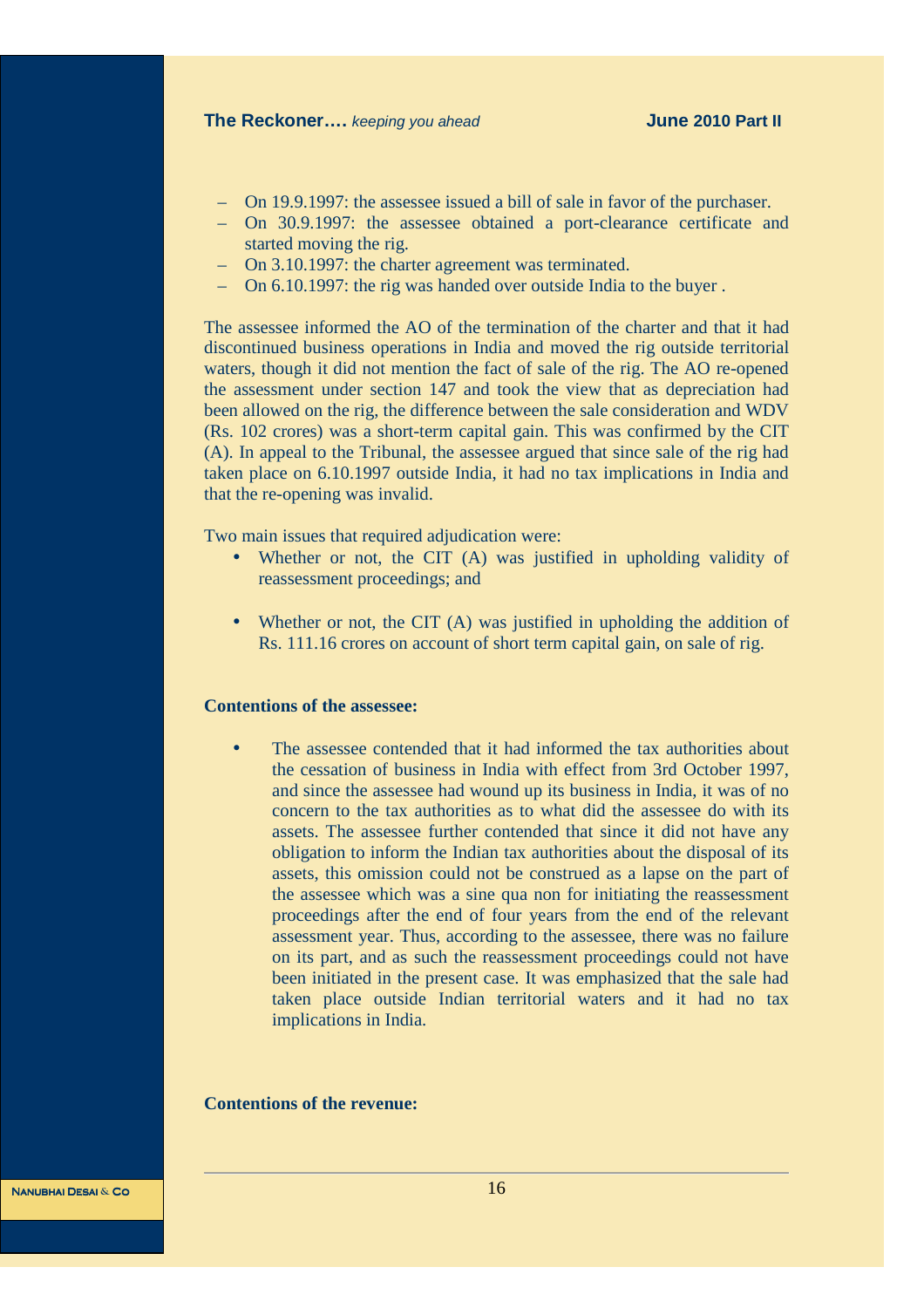The revenue submitted that closure of business in India did not lead to an end of entire taxability of the assessee in India. The cessation of PE was relevant only for the purposes of taxability of business profits, and had no impact on the taxability of capital gains of alienation of the PE or its assets. It was assessee's statutory obligation to disclose the fact of sale of the oil rig under 'incomes claimed to be exempt from tax' in the income tax return in a transparent manner. The tax authorities were, thus, deprived of relevant information about sale of oil rig. It was contended that the gain on alienation of assets of the PE, or even PE itself, constituted capital gain chargeable to tax in India under the Income Tax Act, 1961, ("the Act") as also under the provisions of Article 13 of the India- Mauritius DTAA. The assessee was clearly at fault, was not operating in a fair and transparent manner, and had not discharged its obligations of giving full and complete disclosures in the income tax return. It was thus submitted that the case of the assessee was clearly covered by proviso to Section 147 which permitted re-opening of assessment even after the expiry of four years, from the end of the relevant assessment year, in a case in which the assessee failed to disclose fully and truly all material facts necessary for his assessment for that assessment year.

#### **Observations of the Tribunal:**

- The argument that the gains on transfer of PE/PE assets were taxable only if the PE existed was not acceptable because then the provision for taxability of gains on PE/ PE assets in the source country would be rendered redundant. The provisions could also then be avoided by simply deferring the transfer till the closure of the PE. This would lead to absurdity (Van Oord Dredging 105 ITD 97 referred to – PE's business profits can be taxed even if received after closure of the PE).
- The argument that the sale of the rig took place on 6.10.1997 outside India and after the termination of the charter was not correct, because the records pointed that the rig was first sold and as a consequence, the charter was terminated and the rig was moved to international waters for delivery to the buyer. It was not a case, where, the business came to an end and the rig was moved to international waters and then, by an unconnected event, the rig was sold.

#### **Decision by the Tribunal**

It was, thus, clear that the movement of the rig to the international waters was clearly connected with and consequent to the sale of the rig, and necessary for fulfilling part of seller's obligations under the sale contract. The sale had taken place on 17.09.1997. The asset was a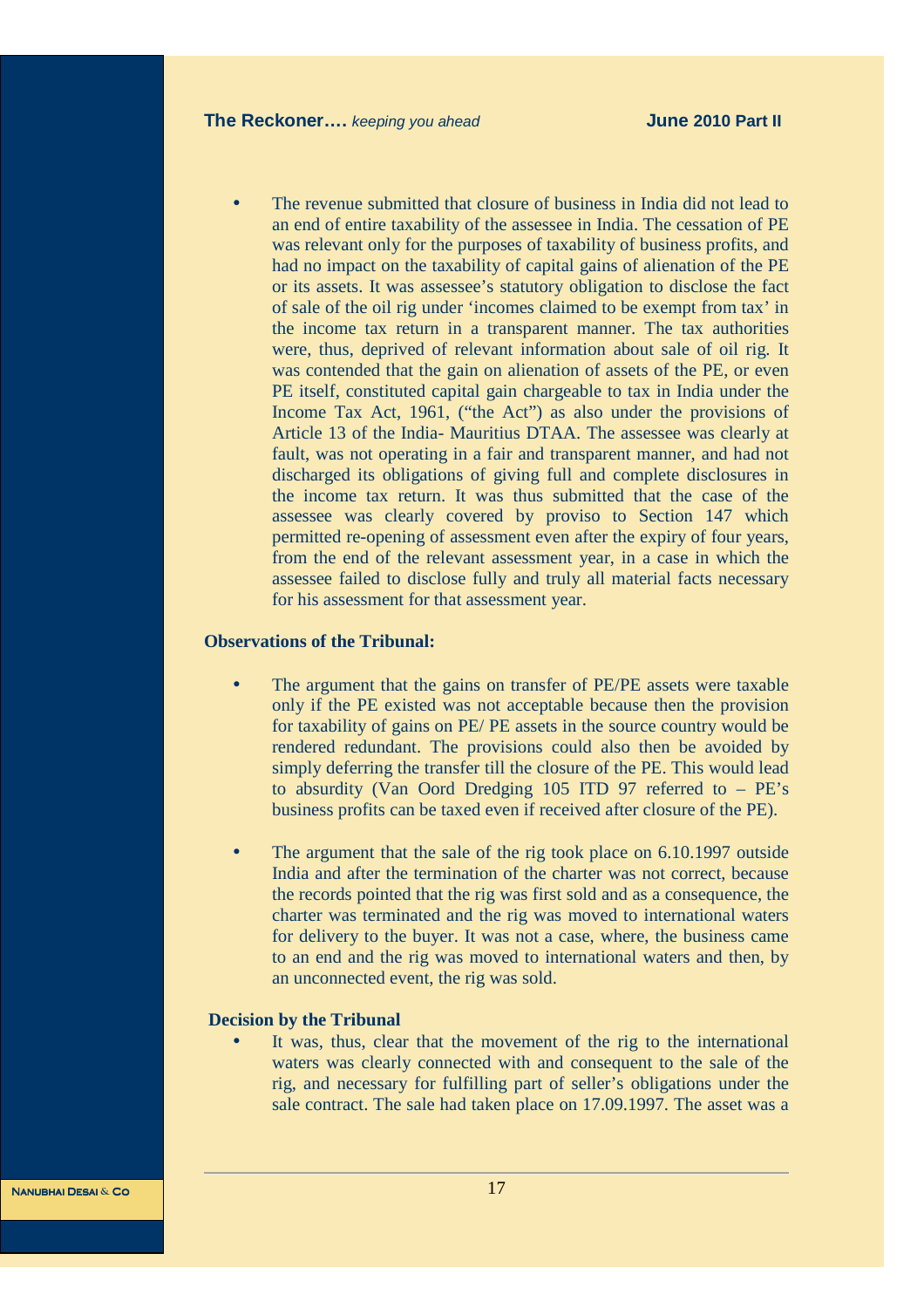source of income in India for the assessee, and it had a business connection in India, which lead to taxability of income on sale "deemed to accrue or arise in India" under section 9(1). Moreover, the asset was also located in India at the material point of time. It was further stated that the date of delivery and the date of payment were relevant in as much as they completed the sale transaction but the date of sale was to be taken as the date on which sale invoice was "signed and delivered as a deed", as certified by London based Notary Public. The contention of the assessee that sale took place on 6th October 1997, i.e. after the PE came to an end, was, thus, rejected on merits. Thus, deferral of sale or receipt of sale consideration, on sale of PE or PE assets, did not influence the tax liability in connection with sale of PE or its assets.

• Thus, the assessee's challenge, either to reassessment proceedings or to the quantum additions confirmed by the CIT(A), could not be upheld. As far as quantification of addition was concerned, no grievances were raised before the Tribunal nor were any arguments addressed on that aspect of the matter. Thus the conclusions arrived at by the learned CIT(A) were approved by the Tribunal.

Nanubhai Desai **&** Co Nanubhai Desai **&** Co

18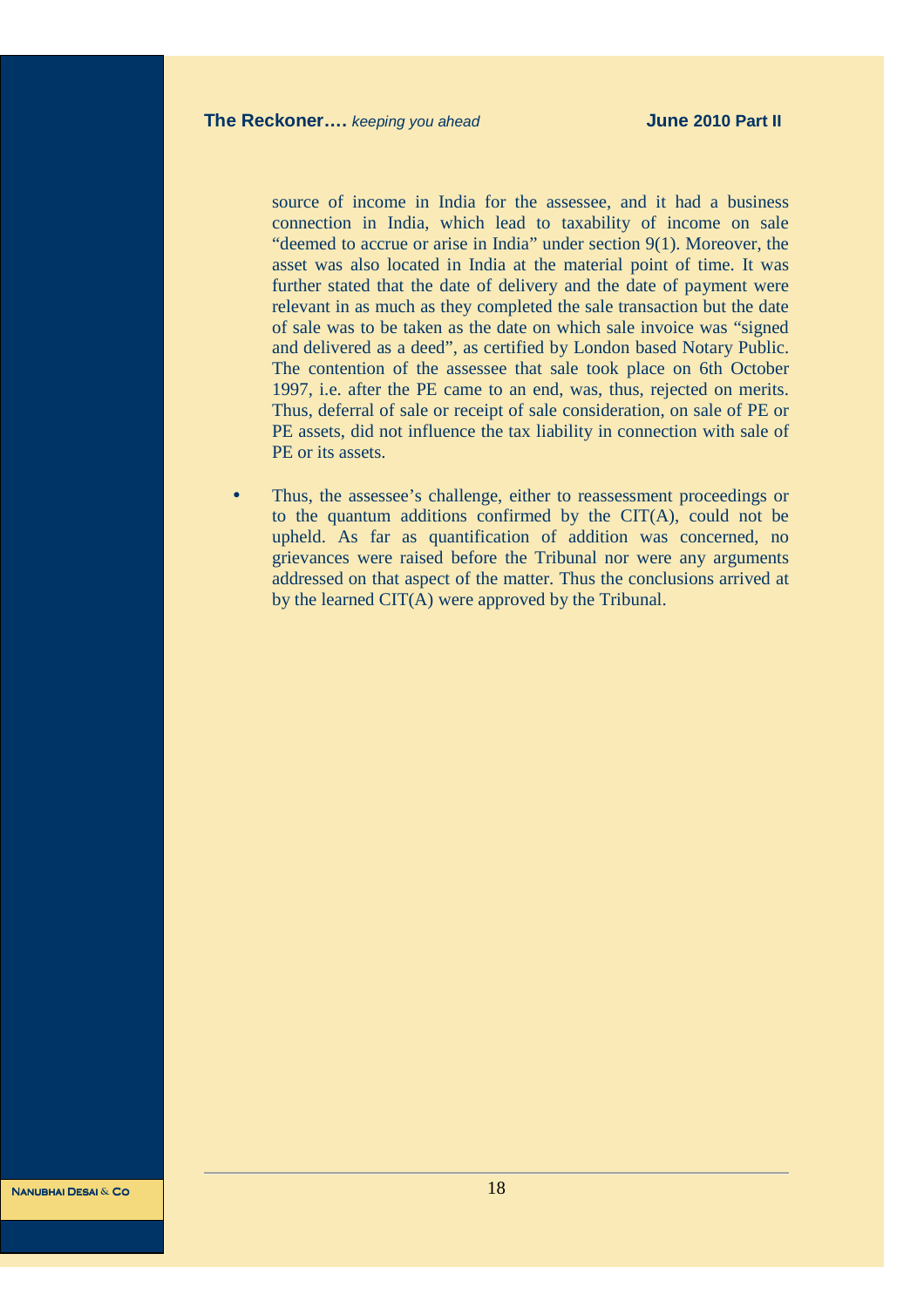# **ACCOUNTS, AUDIT & INVESTMENT**

# **ACCOUNTS AND AUDIT**

## **Standard on Auditing (SA) 520 (Revised) "Analytical Procedures"**

The Institute of Chartered Accountants of India (ICAI) has come out with a Standard on Auditing (SA) 520 "Analytical Procedures"

#### **Scope of this SA**

This Standard on Auditing (SA) deals with the auditor's use of analytical procedures as substantive procedures ("substantive analytical procedures"), and as procedures near the end of the audit that assist the auditor when forming an overall conclusion on the financial statements. The use of analytical procedures as risk assessment procedures is dealt with in SA 3152. SA 330 includes requirements and guidance regarding the nature, timing and extent of audit procedures in response to assessed risks; these audit procedures may include substantive analytical procedures

#### **Objective**

The objectives of the auditor are:

- a) To obtain relevant and reliable audit evidence when using substantive analytical procedures; and
- **b)** To design and perform analytical procedures near the end of the audit that assist the auditor when forming an overall conclusion as to whether the financial statements are consistent with the auditor's understanding of the entity.

#### **Effective Date**

This SA is effective for audits of financial statements for periods beginning on or after April 1, 2010.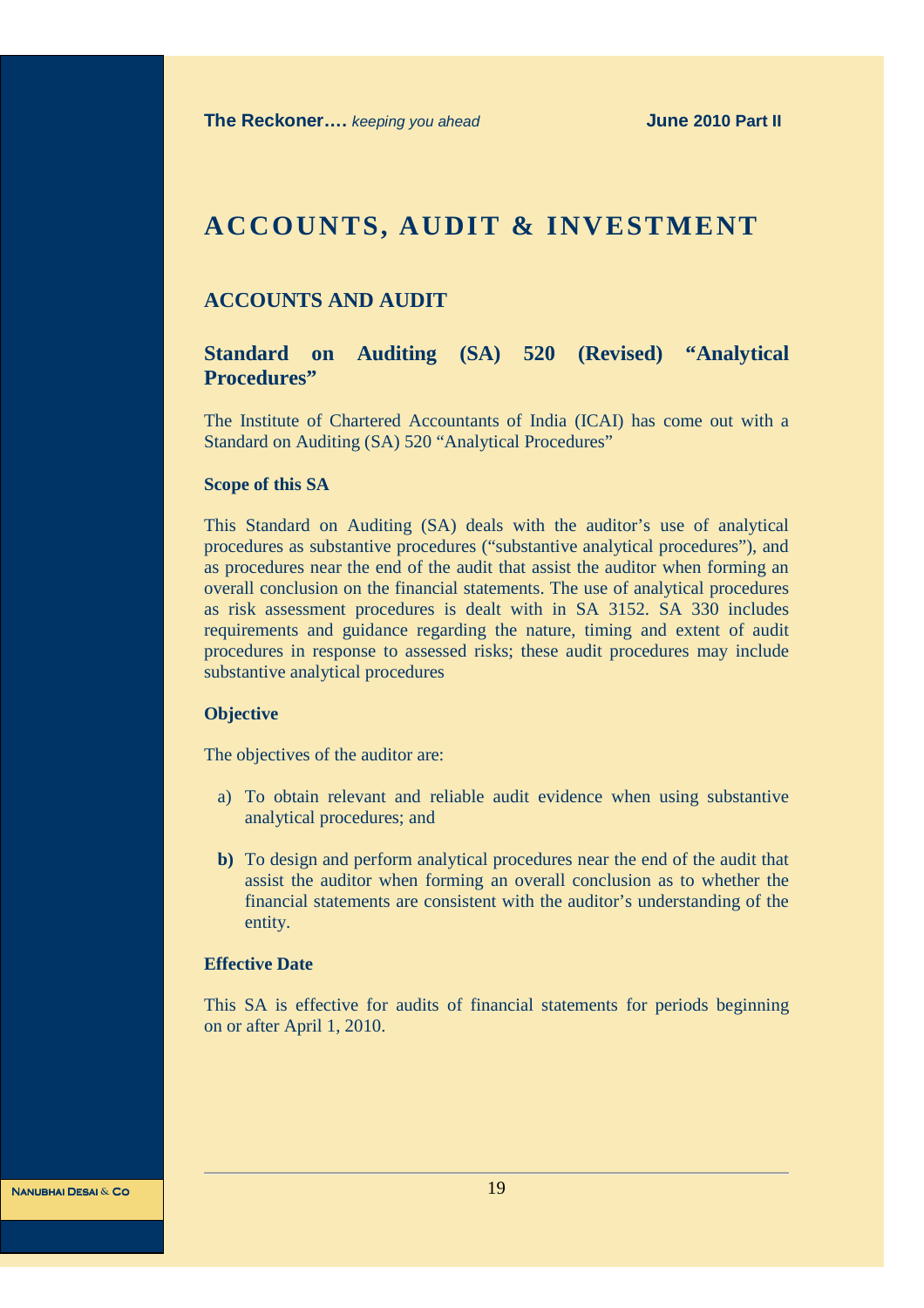# **Standard on Auditing (SA) 700 (Revised) - "Forming an Opinion and Reporting on Financial Statements"**

The Institute of Chartered Accountants of India (ICAI) has come out with a Standard on Auditing (SA) 700 (Revised) - "Forming an Opinion and Reporting on Financial Statements"

#### **Scope of this SA**

This Standard on Auditing (SA) deals with the auditor's responsibility to form an opinion on the financial statements. It also deals with the form and content of the auditor's report issued as a result of an audit of financial statements.

SA 7053 and SA 7064 deal with how the form and content of the auditor's report are affected when the auditor expresses a modified opinion or includes an Emphasis of Matter paragraph or an Other Matter paragraph in the auditor's report.

This SA is written in the context of a complete set of general purpose financial statements. SA 8005 deals with special considerations when financial statements are prepared in accordance with a special purpose framework. SA 8056 deals with special considerations relevant to an audit of a single financial statement or of a specific element, account or item of a financial statement.

This SA promotes consistency in the auditor's report. Consistency in the auditor's report, when the audit has been conducted in accordance with SAs, promotes credibility in the global marketplace by making more readily identifiable those audits that have been conducted in accordance with globally recognized standards. It also helps to promote the user's understanding and to identify unusual circumstances when they occur.

#### **Objective**

The objectives of the auditor are to:

- c) Form an opinion on the financial statements based on an evaluation of the conclusions drawn from the audit evidence obtained; and
- d) Express clearly that opinion through a written report that also describes the basis for the opinion.

#### **Effective Date**

This SA is effective for audits of financial statements for periods beginning on after April 1, 2011.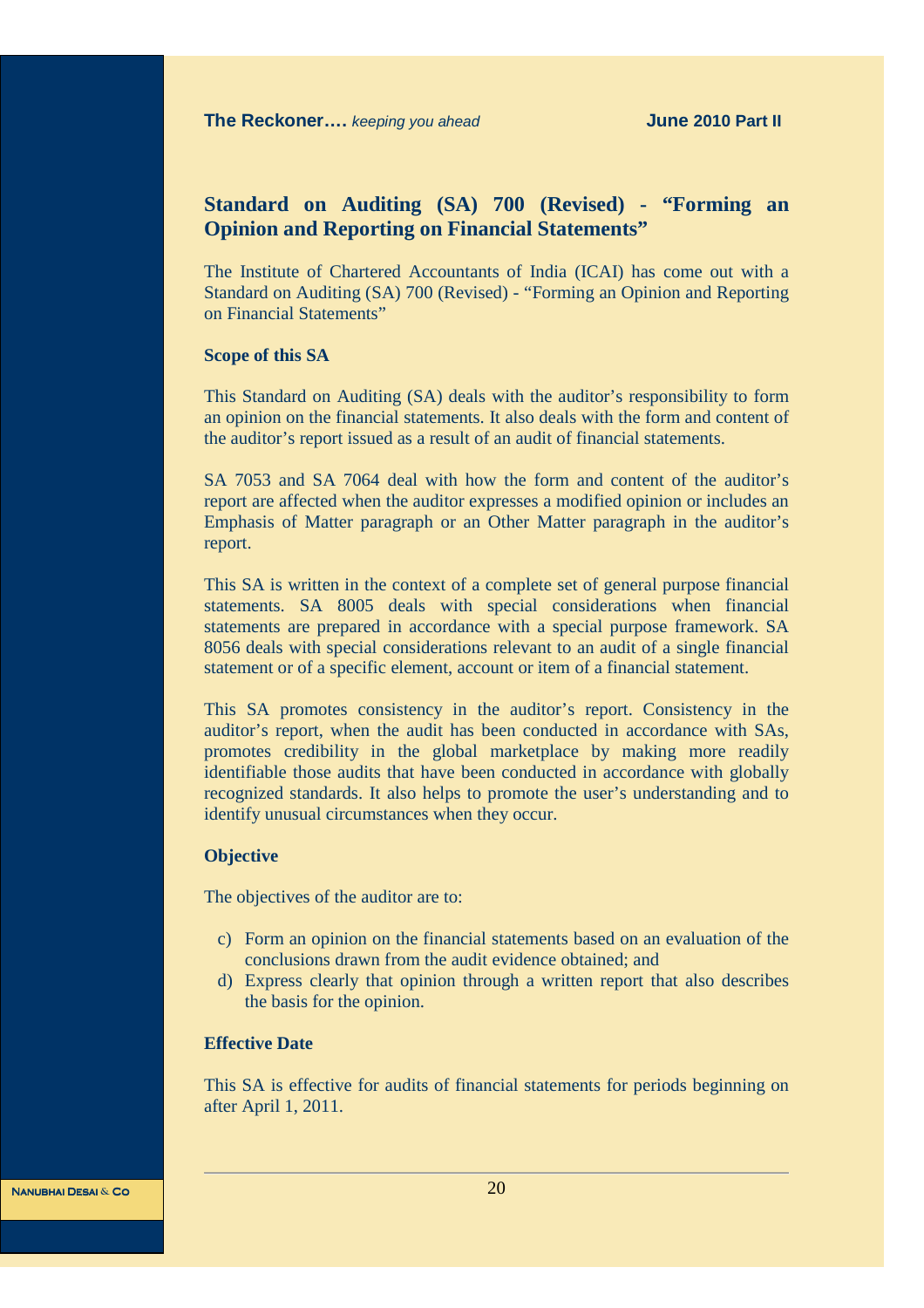#### **Errant auditors would need to pay investors**

Audit firms may be asked to financially compensate investors for losses resulting from their lapses, with the Government planning to strengthen the mechanism for fixing responsibility for corporate frauds and protecting investors from their ill-effects. To make this feasible, an audit firm would be held accountable for its actions, regardless of whether the firm itself or its affiliate was the official auditor.

The Government is yet to work out the proportion of investors' losses the auditor will have to compensate. The options include capping the quantum of compensation and evolving a criterion for fixing amounts on a case-by-case basis.

The Government is keen on a legal framework so that victims of accounting malpractices could be duly compensated in the event of a scam. In order to achieve the same, the practice of certain audit firms setting up affiliates across the country needs to be fixed first. Currently, one audit firm in Hyderabad is not liable for anything that its Bangalore affiliate does. This needs to be changed.

The President of the Institute of Chartered Accountants of India (ICAI) observed that though the idea to have such a mechanism is good, there was a serious question mark over its feasibility. In case a big accounting scandal like Satyam breaks out, it would be literally impossible for the accounting firm to compensate. He suggested that either the Government cap a certain percentage of the money that the audit firm should pay or disqualify audit firms who have been involved in recurring defaults. He agreed that bringing all affiliates under one umbrella would create accountability.

# **Ministry of Corporate Affairs (MCA) shelves peer audit review plan**

The Ministry of Corporate Affairs (MCA) has shelved its idea of auditing the books of listed companies by independent auditors. It was part of the joint plan of market regulator Securities and Exchange Board of India (SEBI) and the Ministry of Corporate Affairs (MCA) to conduct peer review of audits, which involves getting the audit reports of a company vetted by another auditor for a second opinion.

To start with, the proposal was intended to audit 30 companies on the Bombay Stock Exchange and 50 companies of the National Stock Exchange. It is now decided that the audit reports will be vetted by a panel of auditors appointed by the Financial Advisory Board of the Institute of Chartered Accountants of India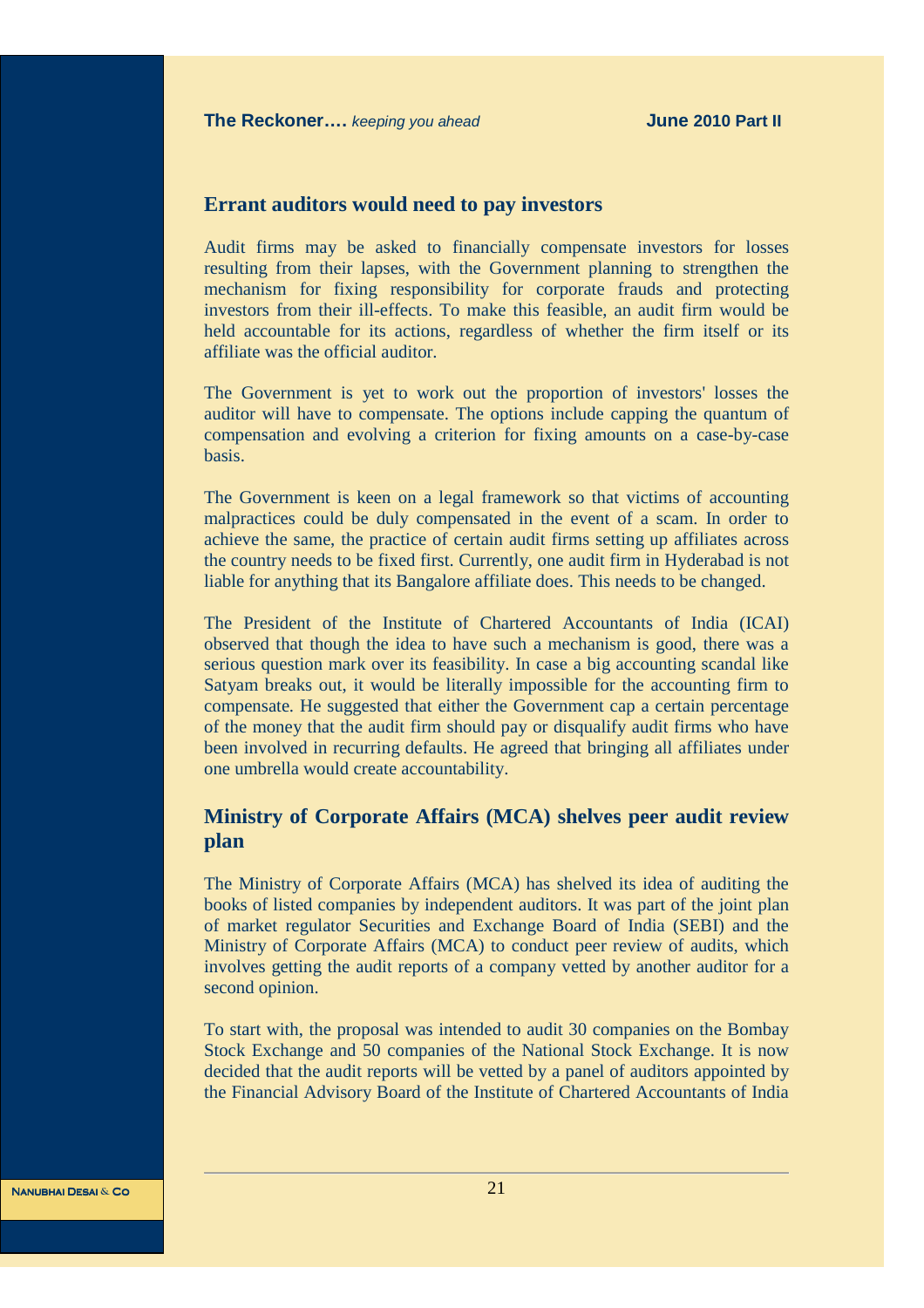(ICAI), only for cases where any irregularities are found or regulatory or supervisory need requires a second opinion.

According to the earlier proposal, the audited balance sheets of all listed companies were proposed to be audited by independent auditors appointed by the Registrar of Companies in their respective regions. MCA had then decided to ask various other regulators to make the peer review of audit mandatory for companies regulated and supervised by them.

These included the Reserve Bank of India for banks, SEBI for listed companies and the Insurance Regulatory and Development Authority for insurance companies. The idea was to avoid accounting irregularities in at least those companies or financial entities where public funds are at stake.

However, sources at ICAI said the Government did not find enough trained auditors to check what another chartered accountant of 10-15 years of experience has done. Therefore, first such auditors have to be trained and then this review of audits should be made compulsory.

The peer review of audit was proposed in the aftermath of the Rs 7,000-crore accounting fraud by Satyam Computer Services, in which the founder of the IT firm confessed to manipulation of books.

SEBI had then recommended that all listed companies be audited by practicing chartered accountancy firms or individual auditors.

## **Ministry of Corporate Affairs (MCA) to ease paid-up capital norms for Companies**

The Ministry of Corporate Affairs (MCA) has decided to relax the norms for companies to maintain minimum paid-up capital. According to the Companies Act 1956, the minimum paid-up capital for a private company is Rs 1 lakh and for a listed company Rs 5 lakh. A company can be set up with any amount, but within a time-frame of two years it should raise the capital to Rs 1 lakh and Rs 5 lakh for unlisted and listed companies, respectively. If a company fails to do so in accordance with the existing provisions of Section 560 of the Companies Act, the company will be deregistered and declared defunct.

Now it may be a good news for the companies that such entities may not be declared defunct immediately as is done now. Under a scheme prepared by the Ministry, such companies may opt for an option to exit business without attracting any penal provisions under the Companies Act. Alternatively, they may negotiate some more time with the regulator for raising the capital and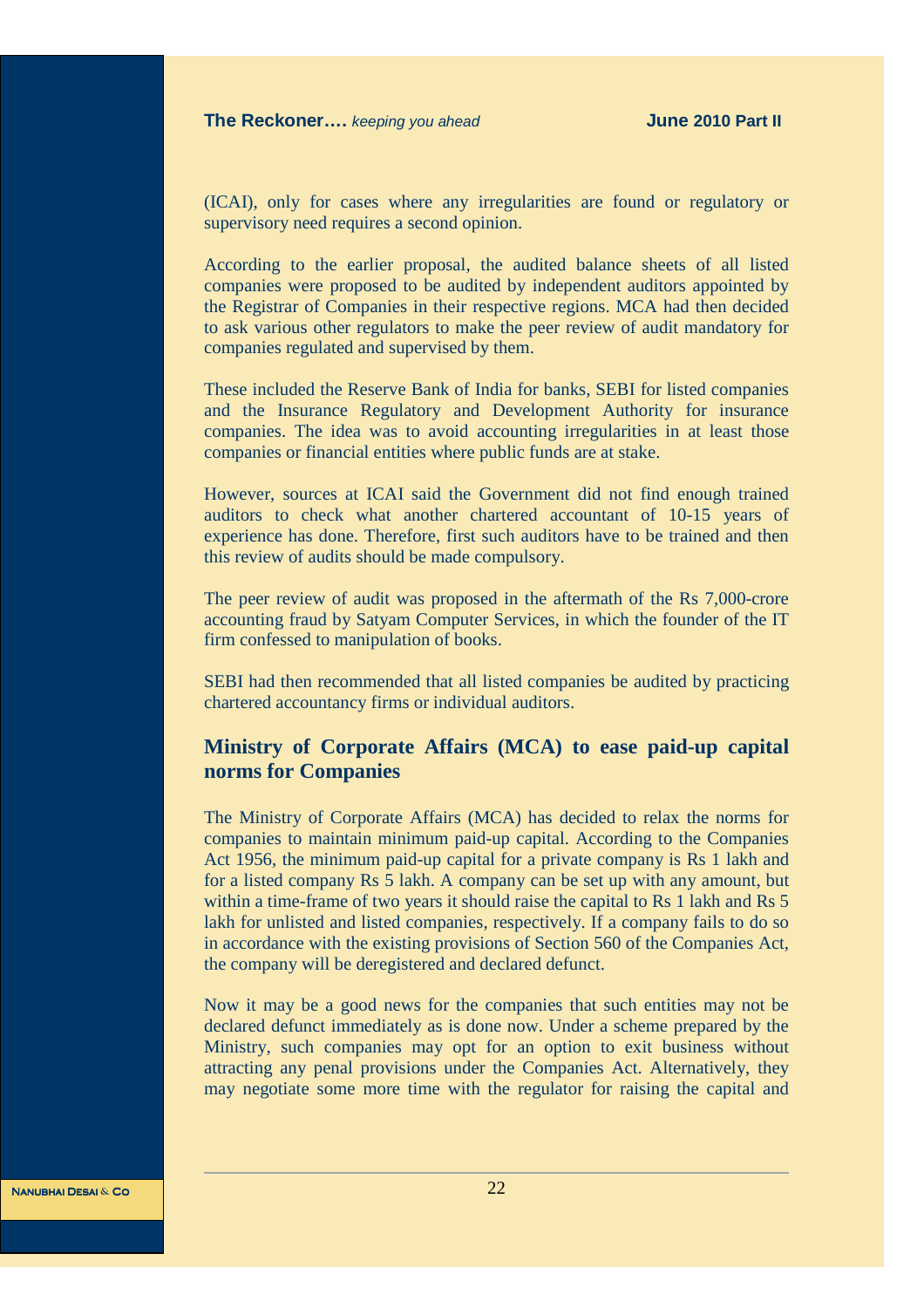continue with their business. In the process, earlier penal provisions may not apply.

The scheme could be a big relief to the both listed and unlisted companies. This is because once a company is declared defunct; the Registrar of Companies (RoC) can start criminal prosecution against the company. This relief may come as part of the comprehensive scheme being worked out by the Ministry to avoid criminal prosecution for delay in filing one's Balance-sheet with RoC.

At present, any company which has prepared a Balance-sheet for a given financial year is bound to file it with RoC by October of that financial year. Not doing so attracts criminal proceedings under Section 610 of the Companies Act 1956, plus a structure of penalties.

The proposed scheme is being termed 'Immunity from period of delay in filing returns and prosecution' and meant for all companies, public and private, listed or unlisted, and even subsidiaries or Indian arms of foreign companies operating in India. It is aimed at companies who are functional but have failed to comply with the requirement of mandatory filing of these returns with RoC. The idea is to do two things. First, make the present penalties more lenient. Second, remove the liability for criminal prosecution.

Another feature of the draft being discussed is that once a company opts for this scheme, the Ministry is to advise RoC to withdraw legal suits filed against the company for prosecution.

#### **25% public exposure must for listed entities: Government**

The Government recently made it mandatory for listed companies to raise public shareholding to 25%, with at least 5% dilution a year, a move that would attract more investors and check price share manipulation. According to the Finance Ministry's decision, all the listed entities will have to dilute at least 5% equity annually till they reach the threshold limit of 25%. In keeping with the budgetary promise, the Finance Ministry Mr. Pranab Mukherjee amended the relevant regulations to the effect that "the minimum threshold level of public holding will be 25% for all listed companies."

Accordingly, all listed entities will have to dilute at least 5% additional equity annually till they reach the threshold limit of 25%. Every listed company will have to fulfill this condition to remain listed on stock exchange.

For a company seeking listing, it would have to dilute 25% in one go in case the issue size is just up to Rs 4,000 crore. However, those already in the process of going public and have filed draft prospectus could disinvest stipulated 10% and later meet the condition.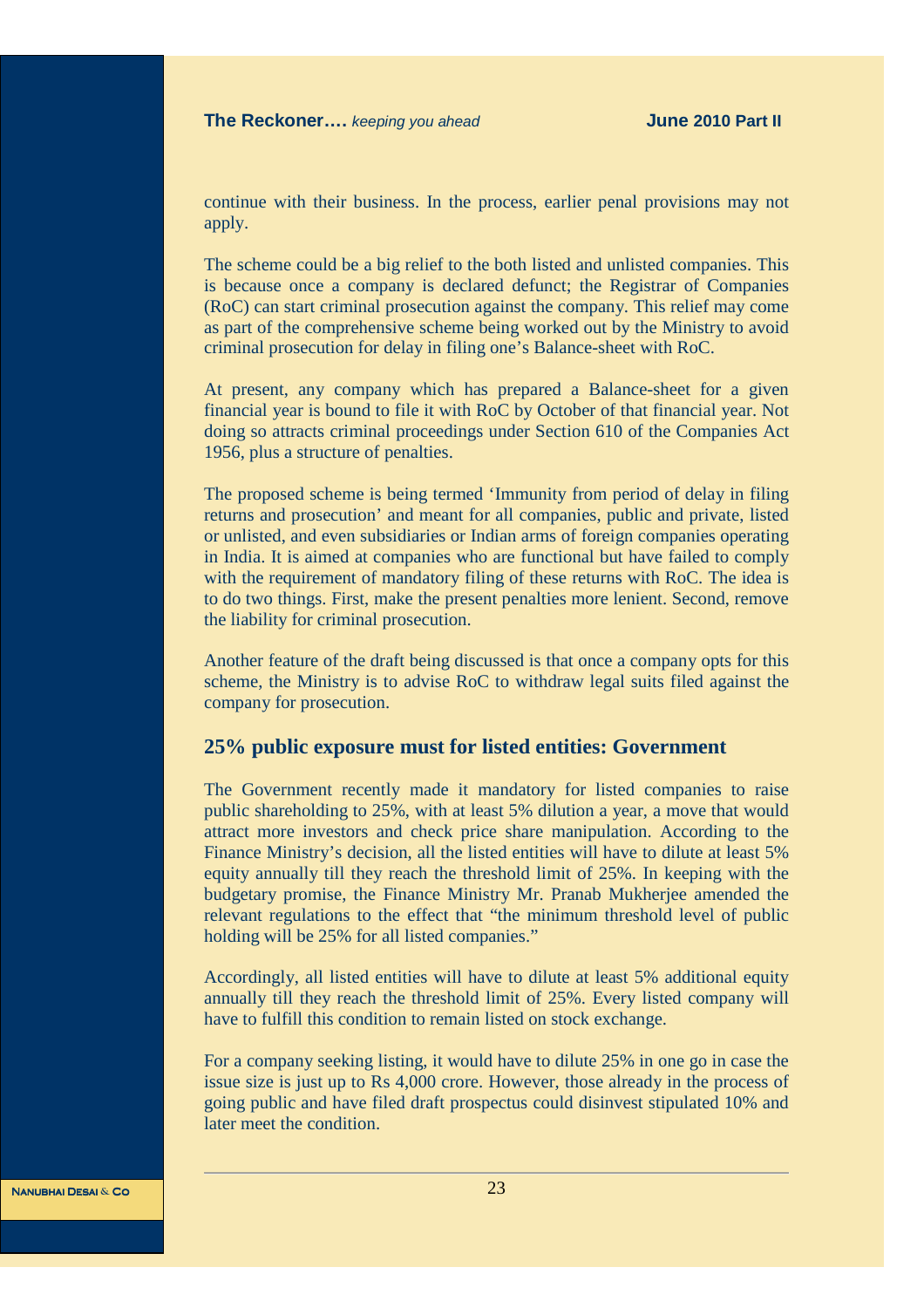At present, most companies dilute just 10% stake and the shares tend to trade at a premium. Giving the rationale for the decision, the Ministry said, "A disperse shareholding structure is essential for the sustenance of a continuous market for listed securities to provide liquidity to the investors and to discover fair prices." The decision would see large number of companies hitting the capital market within a year.

The move is in line with practices followed in developed economies globally. While the London Stock Exchange (LSE) requires 25% minimum public holding, the Singapore and Hong Kong Stock Exchanges also stipulate public share holding between 12% and 25%.

The requirement to offload equity by large number of listed companies may have implications for the disinvestment programme of the Government. The Government proposed to raise Rs 40,000 crore during the current fiscal by selling equity of state-owned companies.

So far, the Government had raised only Rs1,079 crore by selling its stake in the Satluj Jal Vidyut Nigam Limited (SJVNL). Several initial and follow-on public issues of PSUs like SAIL, Coal India, Power Grid, Engineers India Limited, MMTC and Hindustan Copper are in the pipeline.

Blue chip state-owned companies like Indian Oil Corporation (IOC) and mineral major NMDC will have to come out with fresh issues to meet the new norm.

# **Companies not complying with the minimum public holding norm of 25% will be delisted**

Companies failing to comply with the minimum public holding norm of 25% could face delisting, suspension of trading or a fine of Rs 25 crore. The existing provisions that deal with listing norm violations will continue to be in effect. But these provisions will be more effective now with them getting incorporated in the Securities Contracts (Regulation) Rules.

The Government recently notified changes to the rules making it mandatory for listing companies to have 25% public shareholding. The move is in line with an announcement made by the Finance Minister Mr. Pranab Mukherjee in his 2009-10 budget speech. Market regulator SEBI may resort to provisions akin to those govern violation of the takeover code — a fine of Rs 25 crore — if stock exchanges seek invocation of such a provision. So far these norms were part of the listing agreement of stock exchanges. Typically, companies give an undertaking to stock exchanges that they will comply with the norms in six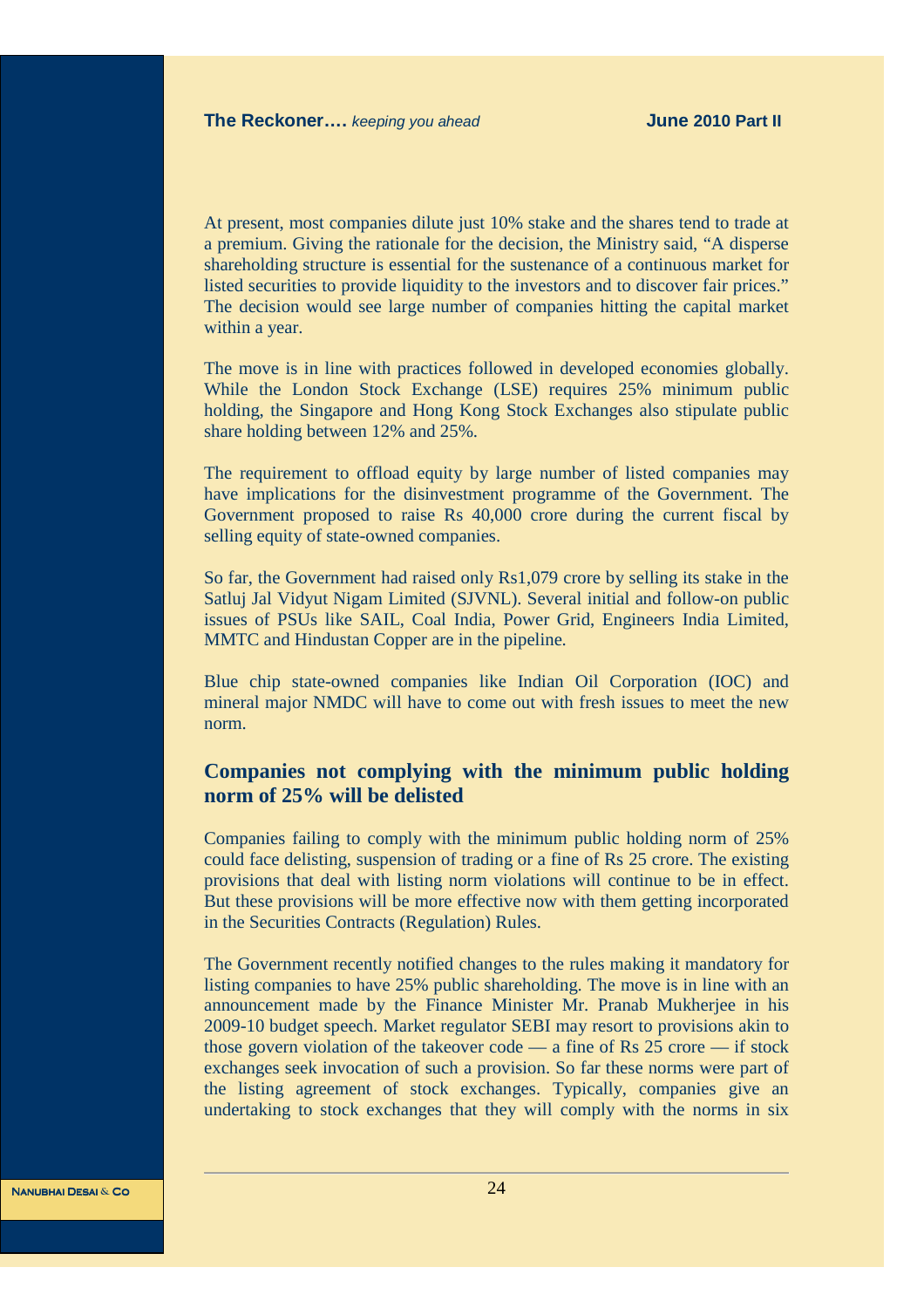months, but do not adhere to it in some cases. As per the new norms, every listed company shall maintain public shareholding of at least 25%. If the public shareholding in a listed company falls below 25%, then the company is required to bring to the threshold within 12 months.

According to a report by securities research firm Edelweiss, 156 companies have promoter holdings of more than 75%. Dilution of promoters' stake in these companies will release shares worth around Rs 1,50,000 crore in the next five years. Eight state-run firms alone would see equity dilution to the tune of Rs 1,00,000 crore, the study shows.

# **Department of Industrial Policy and Promotion (DIPP) to define 'Group Company' soon**

The Commerce and Industry ministry would come out with a definition of 'Group Company' soon, a clarification that would help global companies like to begin operations without violating norms.

Global retail players are seeking clarity on this issue to chalk out their India plans.

According to DIPP rules, wholesale trade of goods would be permitted among companies of the same group. But, such trade should not exceed 25 per cent of the total turnover of the wholesale venture and only for internal use.

DIPP would release the remaining five discussion papers on FDI policies by September 2010.

#### **Highlights of the economic growth during 2009-10**

- $\triangleright$  Indian economy (GDP) grew by 7.4% during 2009-10, higher than the estimated 7.2%.
- $\triangleright$  During 2008-09, the economy grew by 6.7%.
- Per capita income rose by 10.5% to Rs44,345 in 2009-10 against Rs40,141 during 2008-09.
- $\triangleright$  During the fourth quarter of 2009-10, the economy grew by 8.6%, against 5.8% in the year-ago period.
- $\triangleright$  Second quarter growth revised to 8.6% from 7.9%.
- $\triangleright$  Third quarter growth revised to 6.5% from 6%.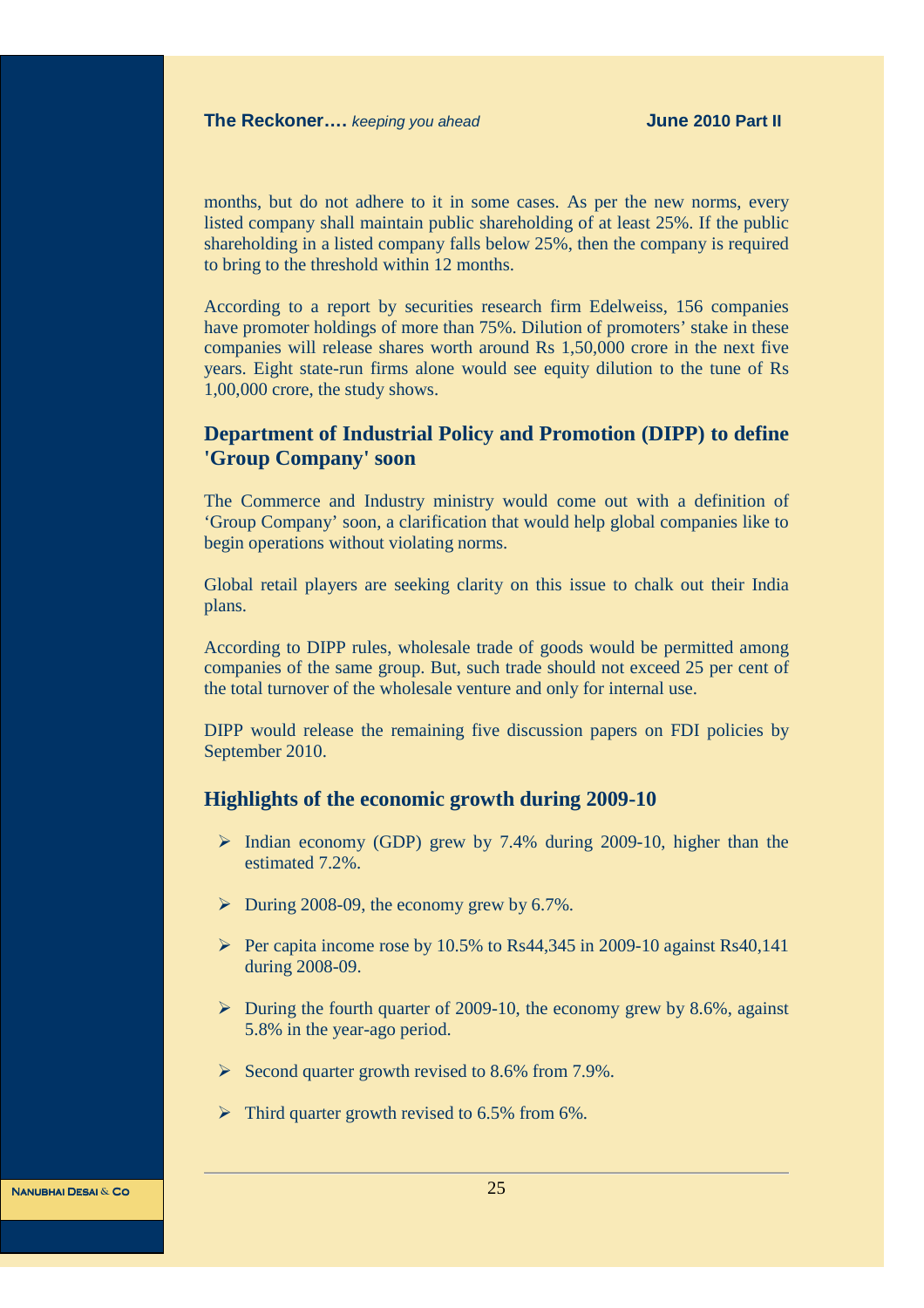- $\triangleright$  Agriculture and allied sectors grew by 0.2% in 2009-10, against the estimated 0.2% contraction.
- Manufacturing sector expanded by 10.8% during 2009-10, against the estimated 8.9%.
- $\triangleright$  Electricity, gas and water supply growth was 6.5%, lower than the estimated 8.2%.

Nanubhai Desai **&** Co Nanubhai Desai **&** Co

26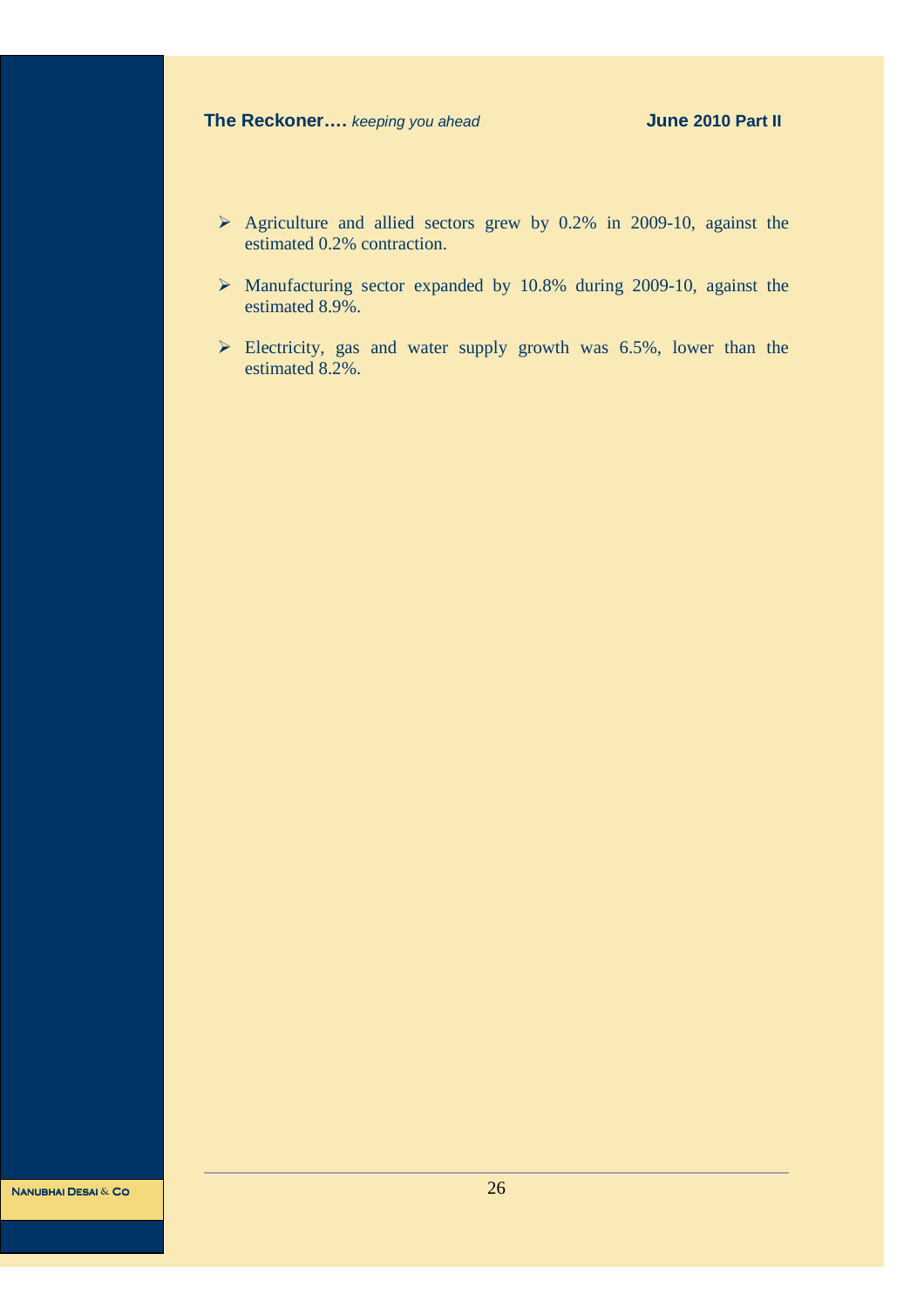# **SEBI**

# **SEBI allots corporate bond limits**

India's market regulator Securities and Exchange Board of India (SEBI) recently said it has allocated investment limits in corporate bonds to Foreign Institutional Investors (FIIs).

SEBI said in a notification that unutilized investment limits for corporate bond investments were available for allocation to FIIs and the bidding took place on Bombay Stock Exchange's platform. These limits shall be utilized by the allocated entities within 45 days of the allocation.